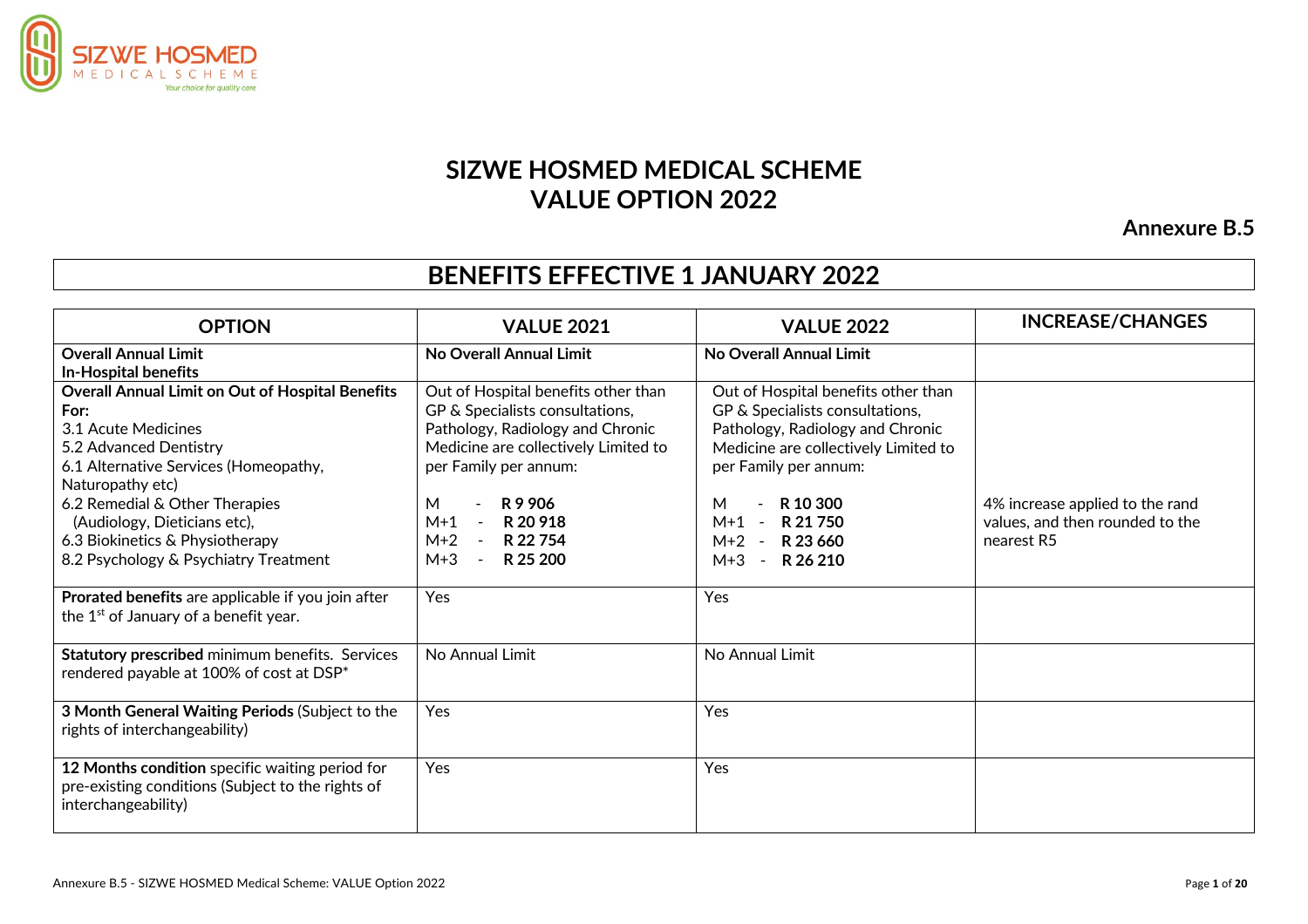

| Claims received later than the last day of the 4 <sup>th</sup><br>month in which the service was rendered will not<br>be covered. | Yes                                                                                                                                                   | Yes                                                                                                                                                   |  |
|-----------------------------------------------------------------------------------------------------------------------------------|-------------------------------------------------------------------------------------------------------------------------------------------------------|-------------------------------------------------------------------------------------------------------------------------------------------------------|--|
| Emergency medical cover whilst traveling outside<br>of South Africa. (Subject to PMBs)                                            | 100% of Scheme rates payable in RSA<br>currency.<br>Subject to completion of<br>documentation prior to leaving RSA.<br>Subject to approval by Scheme. | 100% of Scheme rates payable in RSA<br>currency.<br>Subject to completion of<br>documentation prior to leaving RSA.<br>Subject to approval by Scheme. |  |

## **IN HOSPITAL BENEFITS**

## **1. HOSPITALISATION AND ASSOCIATED COSTS – PRIVATE**

| <b>OPTION</b>                                                                                                                                                                                                                                                                                                                                                                                                                                        | <b>VALUE 2021</b>                  | <b>VALUE 2022</b>                  | <b>INCREASES/CHANGES</b> |  |  |
|------------------------------------------------------------------------------------------------------------------------------------------------------------------------------------------------------------------------------------------------------------------------------------------------------------------------------------------------------------------------------------------------------------------------------------------------------|------------------------------------|------------------------------------|--------------------------|--|--|
| Items 1.01 - 1.25<br>Limited collectively and subject to pre-<br>authorisation.                                                                                                                                                                                                                                                                                                                                                                      | None                               | None                               |                          |  |  |
| 1.01 Hospital admissions: Unlimited benefits for Prescribed Minimum Benefit conditions, subject to PMB legislation and regulations.<br>All hospital admissions (including PMBs) are subject to pre-authorisation and case management protocols. In case of emergency admissions, the Scheme must be notified<br>within 48 hours of admission. Failure to pre-authorise or to notify the scheme of an admission will result in non-payment of claims. |                                    |                                    |                          |  |  |
| 1.01.1 Accommodation in Intensive and High<br>Care unit and General Ward, as well as Theatre<br>and Recovery Room                                                                                                                                                                                                                                                                                                                                    | 100% of Negotiated Tariff*         | 100% of Negotiated Tariff*         |                          |  |  |
| 1.02 Medicines Items and Pharmaceutical Products used whilst in-hospital, including TTO: Subject to PMB, medicine formulary* and the use of pharmacy network                                                                                                                                                                                                                                                                                         |                                    |                                    |                          |  |  |
| Medicines and consumables used in hospital and<br>theatre                                                                                                                                                                                                                                                                                                                                                                                            | 100% Negotiated Tariff *           | 100% Negotiated Tariff*            |                          |  |  |
|                                                                                                                                                                                                                                                                                                                                                                                                                                                      | Limited to 7 days medicine supply. | Limited to 7 days medicine supply. | No change, reworded      |  |  |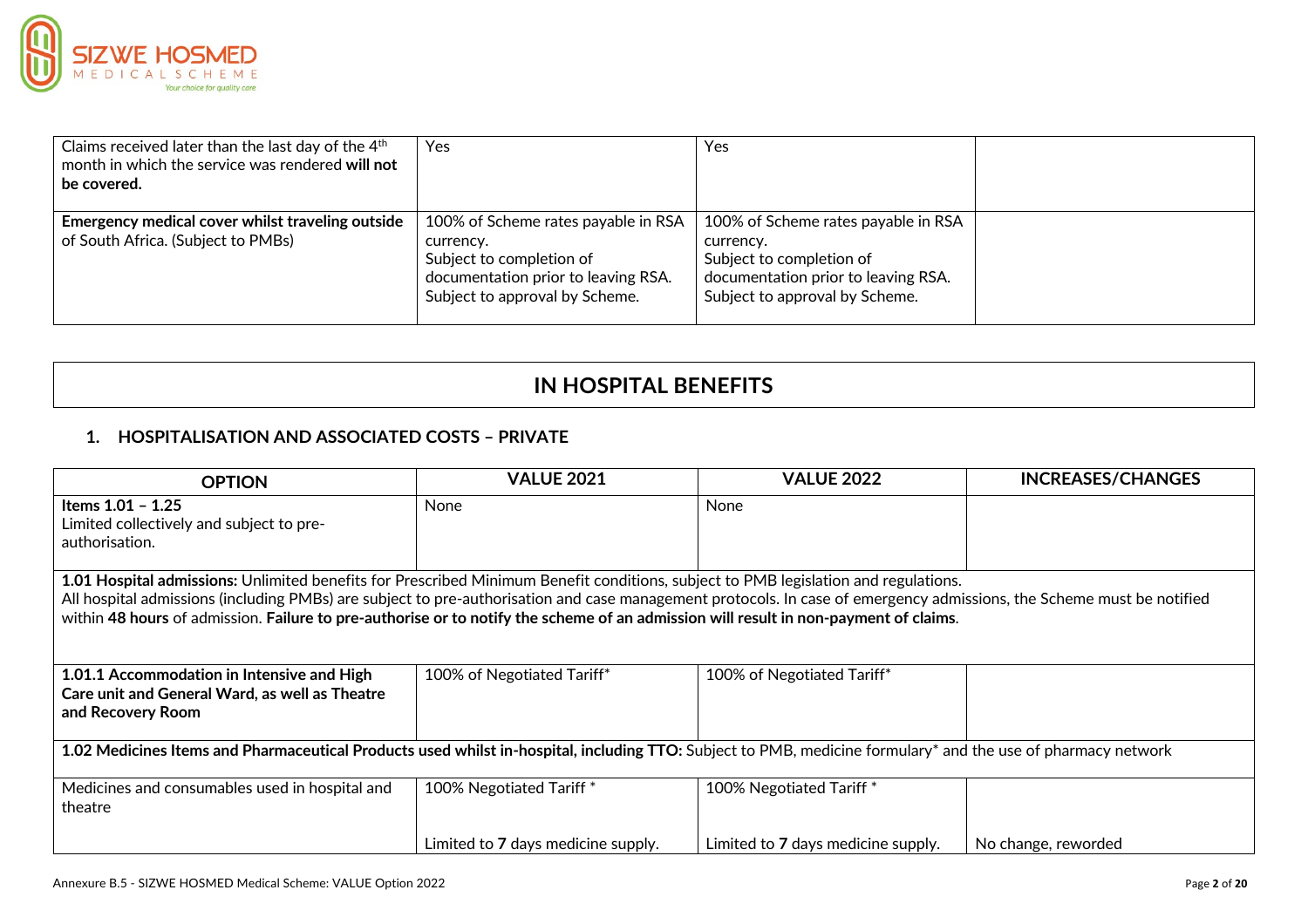

| Medicine to take home after discharge (TTO, paid                                                                                                                               | Subject to benefit limits for non-PMBs | Non-PMB TTO subject to benefit       |                                                                               |
|--------------------------------------------------------------------------------------------------------------------------------------------------------------------------------|----------------------------------------|--------------------------------------|-------------------------------------------------------------------------------|
| from hospital benefit if given to the patient before                                                                                                                           |                                        | limits, when TTO is not given before |                                                                               |
| being discharged. Subject to formulary* and the                                                                                                                                |                                        | discharge.                           |                                                                               |
| use of pharmacy network                                                                                                                                                        |                                        |                                      |                                                                               |
| <b>OPTION</b>                                                                                                                                                                  | <b>VALUE 2021</b>                      | <b>VALUE 2022</b>                    | <b>INCREASES/CHANGES</b>                                                      |
| 1.03 In-hospital General Practitioner and Specialist services: Subject to PMB and case management protocols. All procedures must be preauthorised                              |                                        |                                      |                                                                               |
|                                                                                                                                                                                |                                        |                                      |                                                                               |
| 1.03.1 Consultations and procedures                                                                                                                                            | 100% of Negotiated Tariff*             | 100% of Negotiated Tariff*           |                                                                               |
| 1.04 In-Hospital Radiology and Pathology. All Advanced/Specialised Radiology (such as CT, PET, MUGA and MRI scans), as well as Radio-isotope studies; require special          |                                        |                                      |                                                                               |
| authorisation and specialist referral. Failure to preauthorise would result in non-payment of claims.                                                                          |                                        |                                      |                                                                               |
|                                                                                                                                                                                |                                        |                                      |                                                                               |
| 1.04.1 Basic Radiology and Pathology in-hospital                                                                                                                               | 100% of Scheme Tariff                  | 100% of Scheme Tariff                |                                                                               |
| 1.04.2 Advanced/Specialised Radiology:                                                                                                                                         | Limited to 2 scans per beneficiary per | 2 scans per beneficiary per annum    |                                                                               |
| (Joint benefit In and Out of Hospital)                                                                                                                                         | annum                                  |                                      |                                                                               |
| Subject to preauthorisation and specialist referral.                                                                                                                           |                                        |                                      |                                                                               |
|                                                                                                                                                                                | 10% co-payment is applicable for non-  | 10% co-payment is applicable for     |                                                                               |
|                                                                                                                                                                                | PMBs MRI and CT scans                  | non-PMBs MRI and CT scans            |                                                                               |
|                                                                                                                                                                                |                                        |                                      |                                                                               |
|                                                                                                                                                                                |                                        |                                      |                                                                               |
| 1.05 Major In-Hospital Medical Services and Procedures: All subject to pre-authorisation, treatment protocols and clinical guidelines. Failure to preauthorise would result in |                                        |                                      |                                                                               |
| non-payment of claims. Prescribed Minimum Benefits applicable as prescribed.                                                                                                   |                                        |                                      |                                                                               |
| 1.05.1 Oncology                                                                                                                                                                | 100% of DSP Tariff*                    | 100% of DSP Tariff*                  |                                                                               |
| Unlimited benefits for PMBs. Include                                                                                                                                           | Enhanced oncology DSP* protocols       | Enhanced oncology DSP* protocols     | Reworded                                                                      |
| consultations, investigations and treatment.                                                                                                                                   | apply                                  | apply                                |                                                                               |
|                                                                                                                                                                                |                                        |                                      |                                                                               |
| Subject to the use of DSP and registration on the                                                                                                                              |                                        | Unlimited Oncology treatment.        |                                                                               |
| Disease Management Programme.                                                                                                                                                  | Unlimited Oncology treatment.          | Benefits in excess of R520 000 will  |                                                                               |
|                                                                                                                                                                                | Benefits in excess of R500 000 will be | be subject to 20% co-payment for     | 4% increase applied to the rand values,<br>and then rounded to the nearest R5 |
|                                                                                                                                                                                | subject to 20% co-payment for non-     | non-PMBs                             |                                                                               |
|                                                                                                                                                                                | <b>PMBs</b>                            |                                      |                                                                               |
| 1.05.2 Renal Dialysis:                                                                                                                                                         | 100% of Negotiated Tariff*             | 100% of Negotiated Tariff*           |                                                                               |
| Unlimited benefits for PMBs. Include peritoneal                                                                                                                                |                                        |                                      |                                                                               |
| and haemodialysis.                                                                                                                                                             |                                        |                                      |                                                                               |
| Department of Health protocols apply                                                                                                                                           |                                        |                                      | Reworded                                                                      |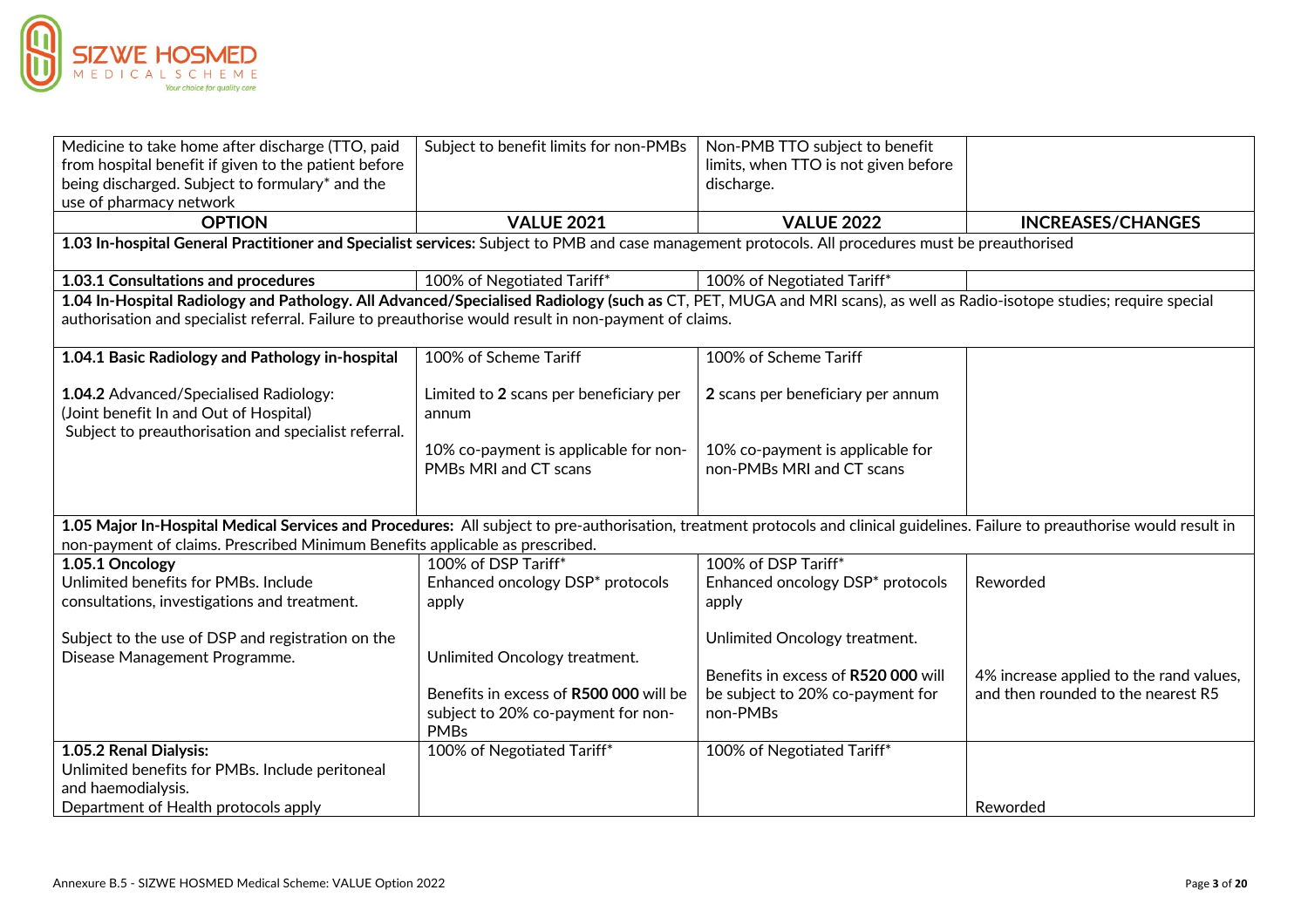

| Subject to pre-authorisation, clinical guidelines,<br>medicine formulary*and registration on the<br>Disease management programme.                                                                                                                                                                                                        |                                                                                                                                                                                                                                                           |                                                                                                                                                                                                                                                                   |                          |
|------------------------------------------------------------------------------------------------------------------------------------------------------------------------------------------------------------------------------------------------------------------------------------------------------------------------------------------|-----------------------------------------------------------------------------------------------------------------------------------------------------------------------------------------------------------------------------------------------------------|-------------------------------------------------------------------------------------------------------------------------------------------------------------------------------------------------------------------------------------------------------------------|--------------------------|
| 1.05.3 Organ Transplant:<br>Unlimited benefits for PMBs.<br>Department of Health Protocols apply.<br>Subject to pre-authorisation, clinical guidelines,<br>medicine formulary* and registration on the<br>Disease Management Programme. Donor costs<br>are not covered for beneficiaries donating to non-<br><b>SIZWE HOSMED members</b> | 100% of Scheme Tariff*                                                                                                                                                                                                                                    | 100% of Scheme Tariff*                                                                                                                                                                                                                                            |                          |
| <b>OPTION</b>                                                                                                                                                                                                                                                                                                                            | <b>VALUE 2021</b>                                                                                                                                                                                                                                         | <b>VALUE 2022</b>                                                                                                                                                                                                                                                 | <b>INCREASES/CHANGES</b> |
| 1.05.4 Dental Hospitalisation<br>Subject to PMBs pre-authorisation, and treatment<br>protocols                                                                                                                                                                                                                                           | 100% of Scheme Tariff*<br>Advanced Dentistry Benefit in hospital<br>limited to extensive conservative<br>treatment for children under 7 years<br>of age involving more than 3 teeth<br>Removal of symptomatic impacted<br>wisdom covered only as Day Case | 100% of Scheme Tariff*<br>Advanced Dentistry Benefit in<br>hospital limited to extensive<br>conservative treatment for<br>children under 7 years of<br>involving more than 3 teeth<br>Removal of symptomatic impacted<br>wisdom teeth covered only as Day<br>Case |                          |
| 1.05.5 Maxillo-facial and Oral Surgery                                                                                                                                                                                                                                                                                                   | 100% of Scheme Tariff*                                                                                                                                                                                                                                    | 100% of Scheme Tariff*                                                                                                                                                                                                                                            |                          |
| Subject to PMBs, pre-authorisation and treatment<br>protocols                                                                                                                                                                                                                                                                            | Limited to symptomatic wisdom teeth<br>and surgical exposure.<br>Removal of symptomatic impacted<br>wisdom teeth only Day Case                                                                                                                            | Limited to symptomatic wisdom<br>teeth and surgical exposure. All<br>other procedures subject to PMB<br>only.<br>Removal of symptomatic impacted                                                                                                                  |                          |
|                                                                                                                                                                                                                                                                                                                                          | All other procedures subject to PMB<br>only                                                                                                                                                                                                               | wisdom teeth only as a Day Case                                                                                                                                                                                                                                   | Wording amended          |
| 1.05.6 Drug & Alcohol Rehabilitation.                                                                                                                                                                                                                                                                                                    | 100% of Scheme Tariff*                                                                                                                                                                                                                                    | 100% of Scheme Tariff*                                                                                                                                                                                                                                            |                          |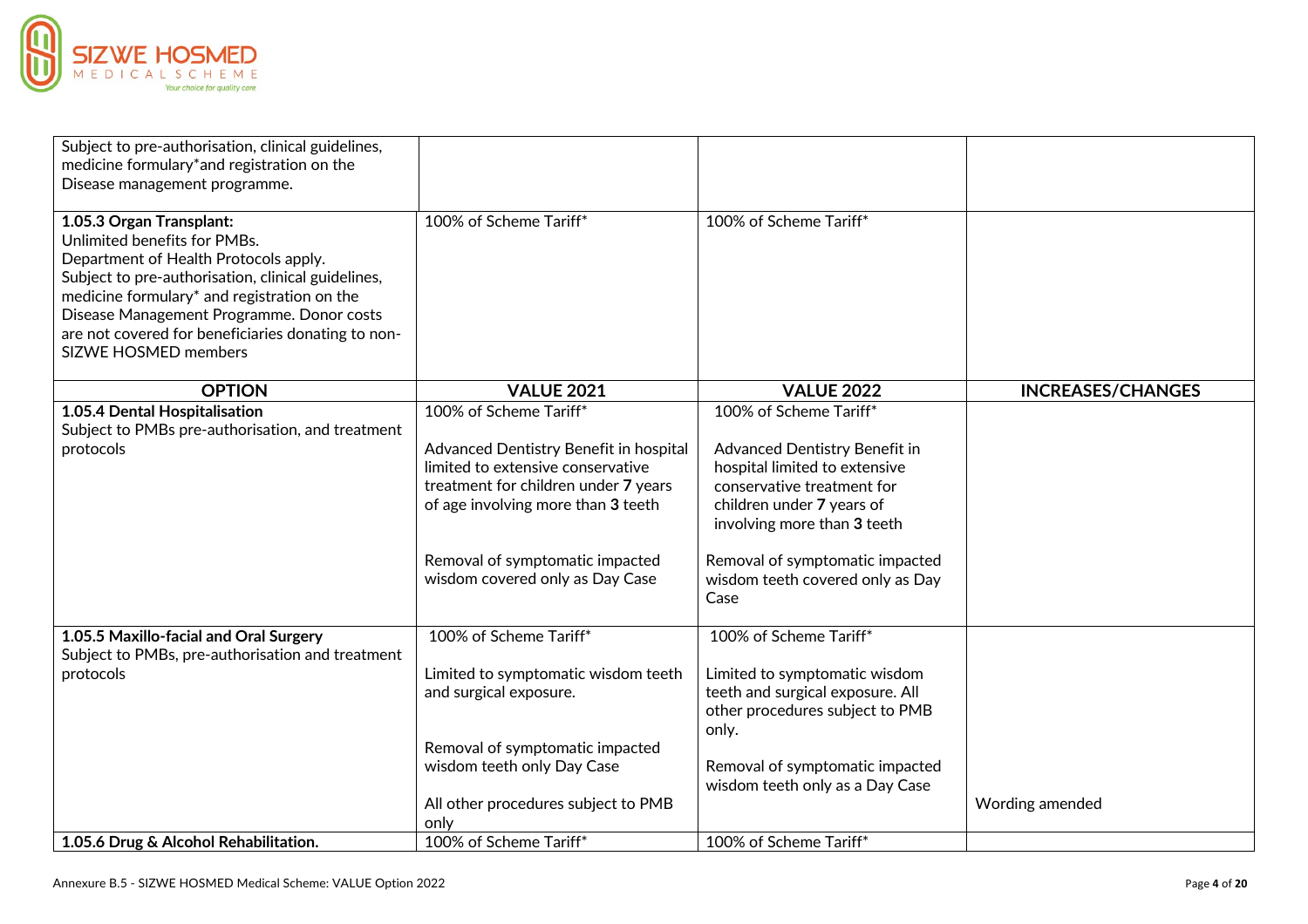

| Subject to PMBs, managed care protocols and pre-<br>authorisation. Benefit limits apply                                                                                                          | Limited to R 19 350 per family per<br>annum                                                                                                                                                                                                 | Limited to R 20 125 per family per<br>annum                                                                                                                                                                                                    | 4% increase applied to the rand value,<br>and then rounded to the nearest R5 |
|--------------------------------------------------------------------------------------------------------------------------------------------------------------------------------------------------|---------------------------------------------------------------------------------------------------------------------------------------------------------------------------------------------------------------------------------------------|------------------------------------------------------------------------------------------------------------------------------------------------------------------------------------------------------------------------------------------------|------------------------------------------------------------------------------|
| 1.05.7 Psychiatric Treatment<br>Subject to PMBs, pre-authorisation and<br>managed care protocols Includes consultations,<br>ward fees, medicines, and psychiatry/psychology<br>therapy sessions. | 100% of Scheme Tariff*<br>21 in-patient days per beneficiary or<br>up to 15 out-patient contacts per<br>annum                                                                                                                               | 100% of Scheme Tariff*<br>21 in-patient days per beneficiary or<br>up to 15 out-patient contacts per<br>annum                                                                                                                                  |                                                                              |
| Non-PMB psychiatric treatment:<br>Admissions are limited to psychiatric emergencies<br>and failed out-patient management as per Managed<br><b>Care Protocols</b>                                 | 14 days per family subject to a limit of<br>R 20 511<br>Up to 3 days for Psychologist for<br>combined therapy sessions with<br>Psychiatrist during the same<br>admission; thereafter pre-<br>authorisation required with treatment<br>plan. | 14 days per family subject to a limit<br>of<br>R 21 330<br>Up to 3 days for Psychologist for<br>combined therapy sessions with<br>Psychiatrist during the same<br>admission; thereafter pre-<br>authorisation required with<br>treatment plan. | 4% increase applied to the rand value,<br>and then rounded to the nearest R5 |
| <b>OPTION</b>                                                                                                                                                                                    | <b>VALUE 2021</b>                                                                                                                                                                                                                           | <b>VALUE 2022</b>                                                                                                                                                                                                                              | <b>INCREASES/CHANGES</b>                                                     |
| 1.05.8 Rehabilitation Facilities<br>Subject to PMBs, pre-authorisation and protocols.                                                                                                            | 100% of Negotiated Tariff*<br>Limited to 14 days per beneficiary per<br>annum                                                                                                                                                               | 100% of Negotiated Tariff*<br>Limited to 14 days per beneficiary<br>per annum                                                                                                                                                                  |                                                                              |
| 1.05.9 Step-down Facilities<br>Subject to PMBs, pre-authorisation and protocols.                                                                                                                 | 100% of Negotiated Tariff*<br>Limited to 14 days per beneficiary per<br>annum                                                                                                                                                               | 100% of Negotiated Tariff*<br>Limited to 14 days per beneficiary<br>per annum                                                                                                                                                                  |                                                                              |
| 1.05.10 Private Nursing<br>In lieu of hospitalisation<br>Subject to PMBs, pre-authorisation and protocols.                                                                                       | 100% of Negotiated Tariff*<br>Limited to 14 days per beneficiary per<br>annum                                                                                                                                                               | 100% of Negotiated Tariff*<br>Limited to 14 days per beneficiary<br>per annum                                                                                                                                                                  |                                                                              |
| 1.05.11 Negative pressure wound therapy<br>Subject to PMBs, pre-authorisation and protocols.                                                                                                     | 100% of Negotiated Tariff*                                                                                                                                                                                                                  | 100% of Negotiated Tariff*                                                                                                                                                                                                                     |                                                                              |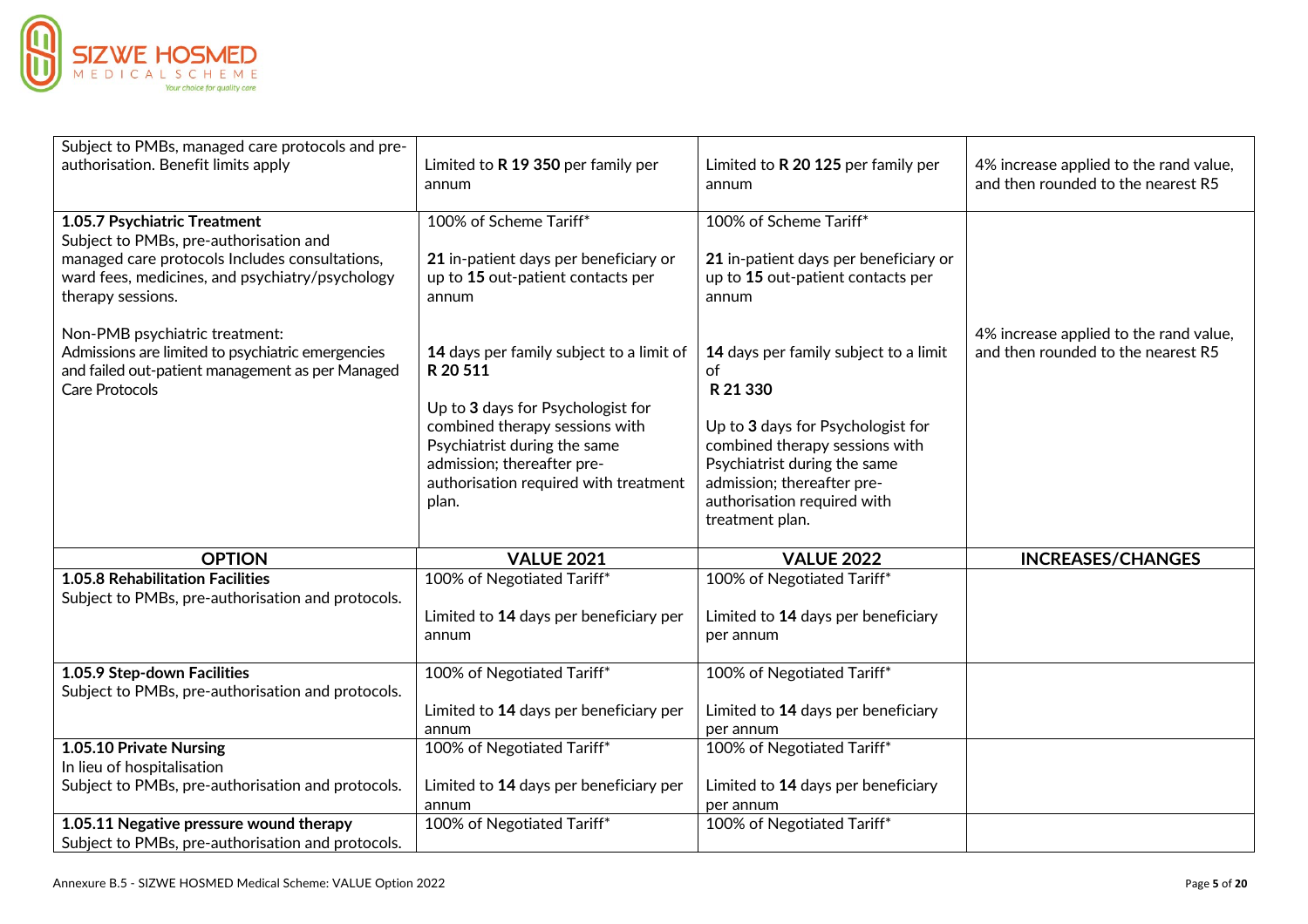

|                                                                                         | Limited to R 26 810 per family per                                                                                                                       | Limited to R 27 880 per family per                                                                                                                       | 4% increase applied to the rand values,                                      |
|-----------------------------------------------------------------------------------------|----------------------------------------------------------------------------------------------------------------------------------------------------------|----------------------------------------------------------------------------------------------------------------------------------------------------------|------------------------------------------------------------------------------|
|                                                                                         | annum                                                                                                                                                    | annum                                                                                                                                                    | and then rounded to the nearest R5                                           |
| 1.05.12 Hyperbaric Oxygen Therapy<br>Subject to PMBs, pre-authorisation and protocols.  | 100% of Negotiated Tariff*                                                                                                                               | 100% of Negotiated Tariff*                                                                                                                               |                                                                              |
|                                                                                         | Limited to R 42 540 per family per<br>annum                                                                                                              | Limited to R 44 240 per family per<br>annum                                                                                                              | 4% increase applied to the rand value,<br>and then rounded to the nearest R5 |
| 1.05.13 Male Sterilisation/ Vasectomy<br>Subject to pre-authorisation and PMBs          | 100% of Scheme Tariff*                                                                                                                                   | 100% of Scheme Tariff*                                                                                                                                   |                                                                              |
|                                                                                         | Sterilisation limited to R 16 000 per<br>beneficiary per annum                                                                                           | Sterilisation limited to R 16 640 per<br>beneficiary per annum                                                                                           | 4% increase applied to the rand value,<br>and then rounded to the nearest R5 |
| 1.05.14 Female Sterilisation/ Tubal Ligation                                            | 100% of Scheme Tariff*                                                                                                                                   | 100% of Scheme Tariff*                                                                                                                                   |                                                                              |
| Subject to pre-authorisation at Day Clinic or as<br>Day Case, and subject to PMBs.      | Limited to R 16 000 per beneficiary<br>per annum                                                                                                         | Sterilisation limited to R 16 640 per<br>beneficiary per annum                                                                                           | 4% increase applied to the rand value,<br>and then rounded to the nearest R5 |
| <b>OPTION</b>                                                                           | <b>VALUE 2021</b>                                                                                                                                        | <b>VALUE 2022</b>                                                                                                                                        | <b>INCREASES/CHANGES</b>                                                     |
|                                                                                         |                                                                                                                                                          |                                                                                                                                                          |                                                                              |
| 1.05.15 Back and Neck Surgery<br>Subject to PMBs, pre-authorisation and                 | 100% of Scheme Tariff*                                                                                                                                   | 100% of Scheme Tariff*                                                                                                                                   |                                                                              |
| adherence of the conservative back and neck<br>treatment protocol                       | R 2 500 co-payment* applicable for all<br>non-PMB spinal surgery irrespective<br>of whether completion of<br>conservative treatment has failed or<br>not | R 2 500 co-payment* applicable for<br>all non-PMB spinal surgery<br>irrespective of whether completion<br>of conservative treatment has failed<br>or not |                                                                              |
| 1.05.16 Stereotactic Radio-Surgery<br>Subject to PMBs, pre-authorisation and protocols. | 100% of Scheme Tariff*                                                                                                                                   | 100% of Scheme Tariff*                                                                                                                                   |                                                                              |
|                                                                                         | Primary Central Nervous System<br>tumours only                                                                                                           | Primary Central Nervous System<br>tumours only                                                                                                           |                                                                              |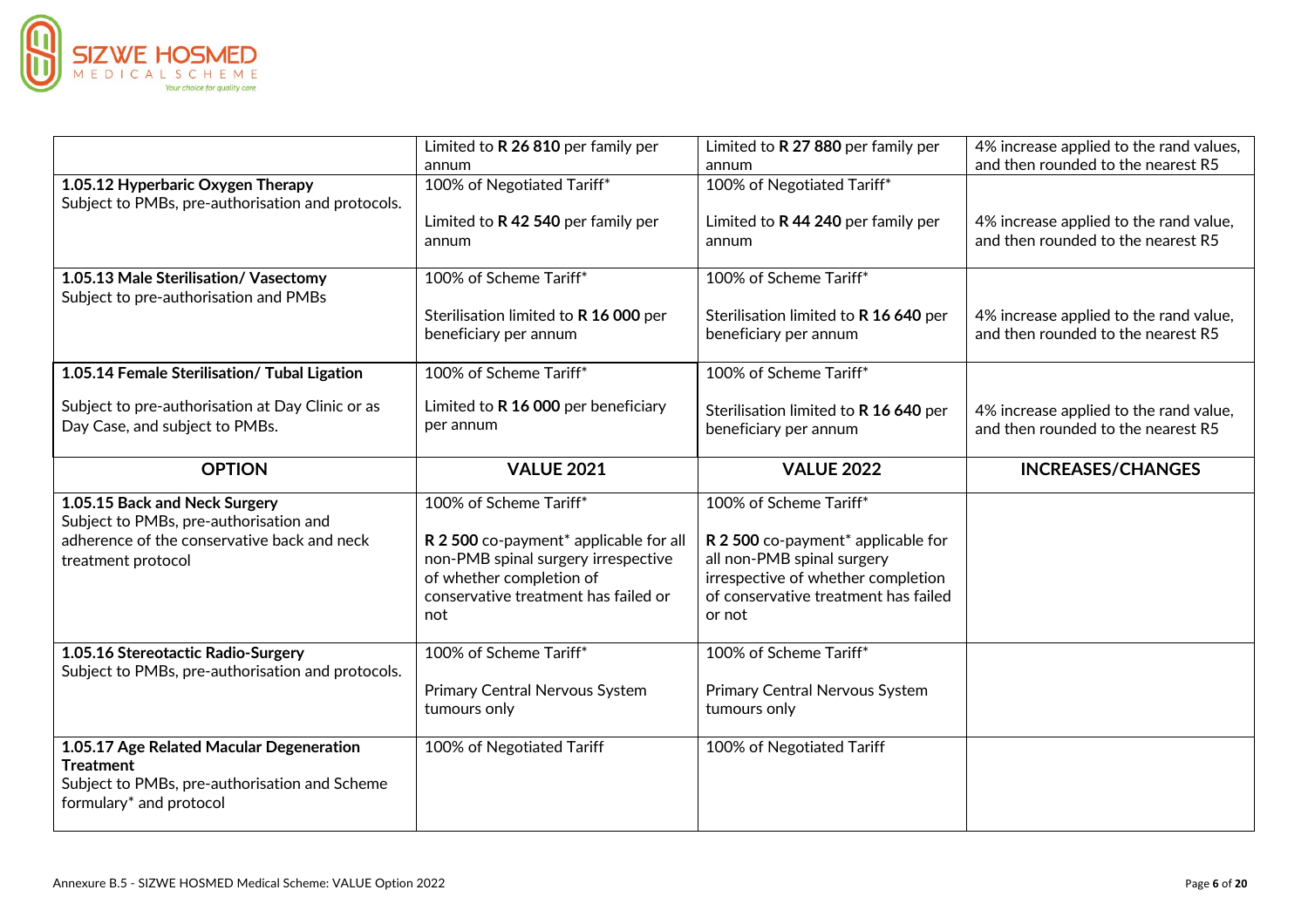

| 1.05.18 Laparoscopic Hospitalisation and                                                                                                                   | 100% of Scheme Tariff*                            | 100% of Scheme Tariff*                                       |                                                                          |
|------------------------------------------------------------------------------------------------------------------------------------------------------------|---------------------------------------------------|--------------------------------------------------------------|--------------------------------------------------------------------------|
| <b>Associated Costs</b>                                                                                                                                    |                                                   |                                                              |                                                                          |
| Subject to PMBs, pre-authorisation and protocols.                                                                                                          |                                                   | No co-payment applicable when<br>laparoscopic procedures are | Specified - No co-payment applicable<br>when laparoscopic procedures are |
| Non-PMB laparoscopic procedures will be                                                                                                                    |                                                   | performed at Day Hospitals or as a                           | performed at Day Hospitals or as a Day                                   |
| considered for funding up to PMB level of care for                                                                                                         |                                                   | Day Cases.                                                   | Cases.                                                                   |
| patients who meet the clinical criteria subject to                                                                                                         | Laparoscopic procedures done in-                  |                                                              |                                                                          |
| Pre-authorisation and protocols.                                                                                                                           | hospital will attract a R 5 000 co-               | Procedures done in-hospital will                             |                                                                          |
|                                                                                                                                                            | payment <sup>*</sup> with exception of diagnostic | attract a R 5 000 co-payment* with                           |                                                                          |
|                                                                                                                                                            | laparoscopy, Aspiration/excision                  | exception of diagnostic laparoscopy,                         |                                                                          |
|                                                                                                                                                            | ovarian cyst, Lap-appendicectomy and              | Aspiration/excision ovarian cyst,                            |                                                                          |
|                                                                                                                                                            | repair of recurrent or bilateral inguinal         | Lap-appendicectomy and repair of                             |                                                                          |
|                                                                                                                                                            | hernias                                           | recurrent or bilateral inguinal hernias                      |                                                                          |
| 1.06 Other In-Hospital Medical Services: All benefits subject to PMBs, pre-authorisation, clinical protocols, medical management and benefit availability. |                                                   |                                                              |                                                                          |
| 1.06.1 Internal and External Prosthesis                                                                                                                    |                                                   |                                                              |                                                                          |
| Subject to PMBs, pre-authorisation and protocols.                                                                                                          | 100% of Negotiated Tariff*                        | 100% of Negotiated Tariff*                                   |                                                                          |
|                                                                                                                                                            | Overall prosthesis limit:                         | Overall prosthesis limit:                                    | 4% increase applied to the rand value,                                   |
|                                                                                                                                                            | R 47 990 per family per annum                     | R 49 910 per family per annum                                | and then rounded to the nearest R5                                       |
|                                                                                                                                                            |                                                   |                                                              |                                                                          |
|                                                                                                                                                            |                                                   | <b>Sublimits:</b>                                            |                                                                          |
|                                                                                                                                                            |                                                   |                                                              | Reworded                                                                 |
| Instrumentation and disc prostheses including all                                                                                                          | Limited to a maximum of 2 levels                  | R 24 285 per level, subject to overall                       | 4% increase applied to the rand value,                                   |
| components and fixation devices for back/spine                                                                                                             | unless clinically motivated and                   | limit.                                                       | and then rounded to the nearest R5                                       |
| Maximum 1 event per beneficiary per annum                                                                                                                  | approved or within PMB protocols.                 | Limited to a maximum of 2 levels                             |                                                                          |
|                                                                                                                                                            | Limited to R 23 350 per level subject             | unless clinically motivated and                              |                                                                          |
|                                                                                                                                                            | to overall limit not being exceeded.              | approved or within PMB protocols.                            |                                                                          |
| Prosthesis for joint replacement (Hip, Knee,                                                                                                               | R 42 420 per annum. Subject to the                |                                                              | 4% increase applied to the rand value,                                   |
| Shoulder and Ankle):                                                                                                                                       | overall limit. Excludes cement                    | R 44 115 per annum, subject to the                           | and then rounded to the nearest R5                                       |
|                                                                                                                                                            |                                                   | overall limit. Limited to one event                          |                                                                          |
|                                                                                                                                                            |                                                   | per annum, unless sepsis or trauma.<br>Excludes cement       |                                                                          |
|                                                                                                                                                            |                                                   |                                                              | 4% increase applied to the rand value,                                   |
| Aphakic Lenses (Subject to protocol and PMBs)                                                                                                              | <b>R 5 910 per lens</b>                           | <b>R 6 145 per lens</b>                                      | and then rounded to the nearest R5                                       |
|                                                                                                                                                            |                                                   |                                                              |                                                                          |
|                                                                                                                                                            |                                                   |                                                              |                                                                          |
| Cardiac stents                                                                                                                                             | 1 per lesion, maximum 3 lesions                   | 1 per lesion, maximum 3 lesions.                             |                                                                          |
|                                                                                                                                                            |                                                   | Subject to overall prosthesis limit                          |                                                                          |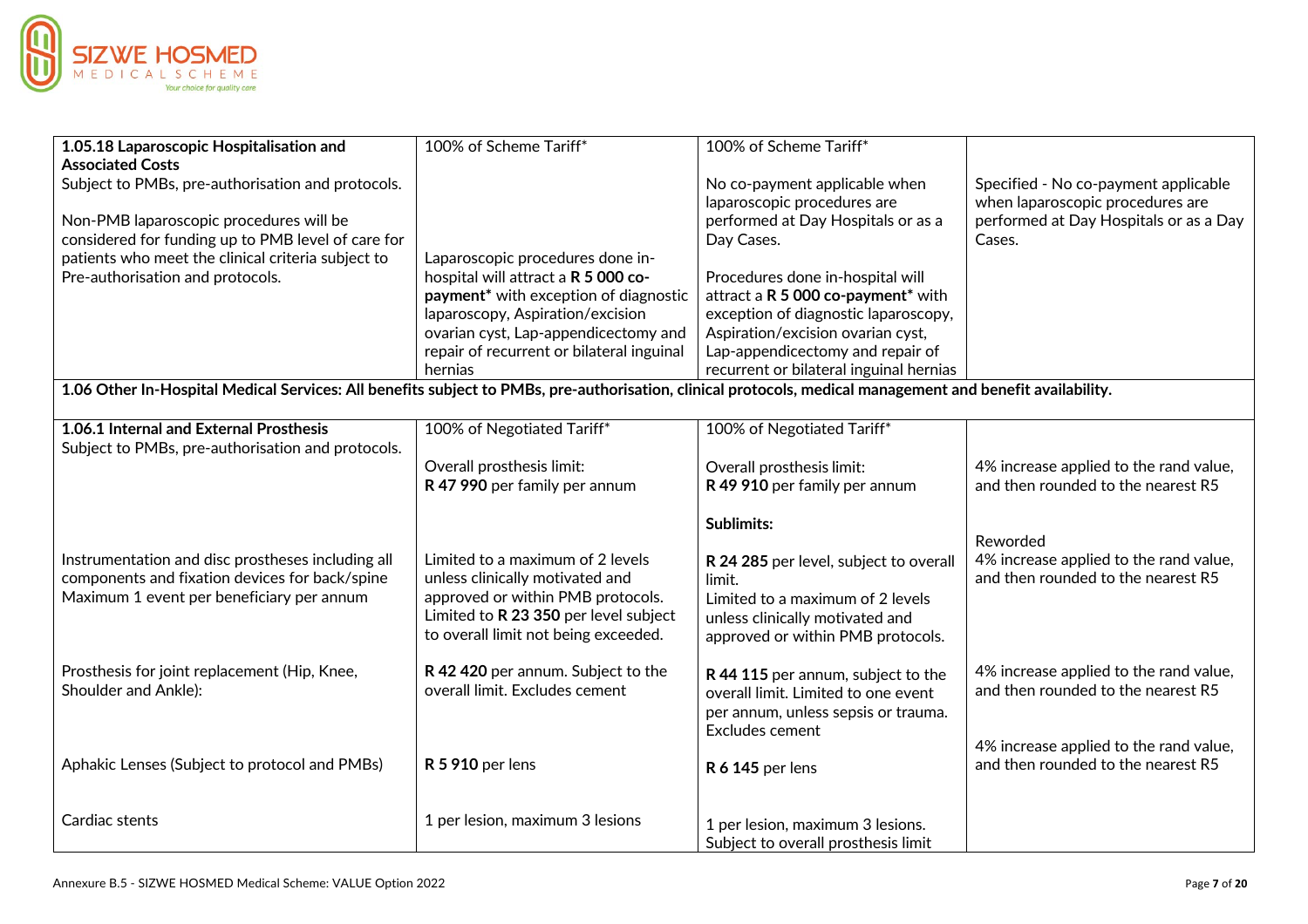

| Cardiac Valves, Aortic stent grafts, peripheral<br>arterial stents grafts, Single/dual pacemaker<br>Cardiac resynchronization devices (CRT),<br>Implantable Cardioverter Defibrillators (ICD) with<br>Pacing Capabilities (CRT-D) | Bare metal stents: R 14 475 per stent<br>Drug eluting stents: R 20 505 per<br>stent<br>Subject to overall prosthesis limits | Bare metal stents: R 15 975 per<br>stent<br>Drug eluting stents: R 22 500 per<br>stent<br>Subject to overall prosthesis limits | 4% increase applied to the rand values,<br>and then rounded to the nearest R5 |
|-----------------------------------------------------------------------------------------------------------------------------------------------------------------------------------------------------------------------------------|-----------------------------------------------------------------------------------------------------------------------------|--------------------------------------------------------------------------------------------------------------------------------|-------------------------------------------------------------------------------|
| Internal sphincters and stimulators<br>Neurostimulators/Internal nerve stimulator for                                                                                                                                             | Limited to PMBs                                                                                                             | Limited to PMBs                                                                                                                |                                                                               |
| Parkinson's Disease                                                                                                                                                                                                               | Subject to overall prosthesis limit                                                                                         | Subject to overall prosthesis limit                                                                                            |                                                                               |
| Cochlear implants                                                                                                                                                                                                                 | No benefit                                                                                                                  |                                                                                                                                |                                                                               |
| Insulin pumps and monthly materials                                                                                                                                                                                               | Subject to overall prosthesis limit.                                                                                        | No benefit                                                                                                                     |                                                                               |
| Unlisted prosthesis<br>Artificial Limbs and external prostheses including                                                                                                                                                         | Children under 7 years of age only.                                                                                         | Subject to overall prosthesis limit.<br>Children under 7 years of age only.                                                    | 4% increase applied to the rand value,                                        |
| artificial eyes                                                                                                                                                                                                                   | Maximum R 13 990<br>Subject to overall limit                                                                                | Maximum R 14 550<br>Subject to overall limit                                                                                   | and then rounded to the nearest R5                                            |
| <b>OPTION</b>                                                                                                                                                                                                                     | <b>VALUE 2021</b>                                                                                                           | <b>VALUE 2022</b>                                                                                                              | <b>INCREASES/CHANGES</b>                                                      |
| 1.06.2 Blood Transfusions                                                                                                                                                                                                         | 100% of Scheme Tariff*                                                                                                      | 100% of Scheme Tariff*                                                                                                         |                                                                               |
| 1.06.3 Physiotherapy & Biokinetics<br>Subject to PMBs, treating doctor referral and pre-<br>authorisation by the auxiliary service provider<br>during the admission period<br>Subject to Scheme protocols                         | 100% of Scheme Tariff*                                                                                                      | 100% of Scheme Tariff*                                                                                                         |                                                                               |
|                                                                                                                                                                                                                                   |                                                                                                                             |                                                                                                                                |                                                                               |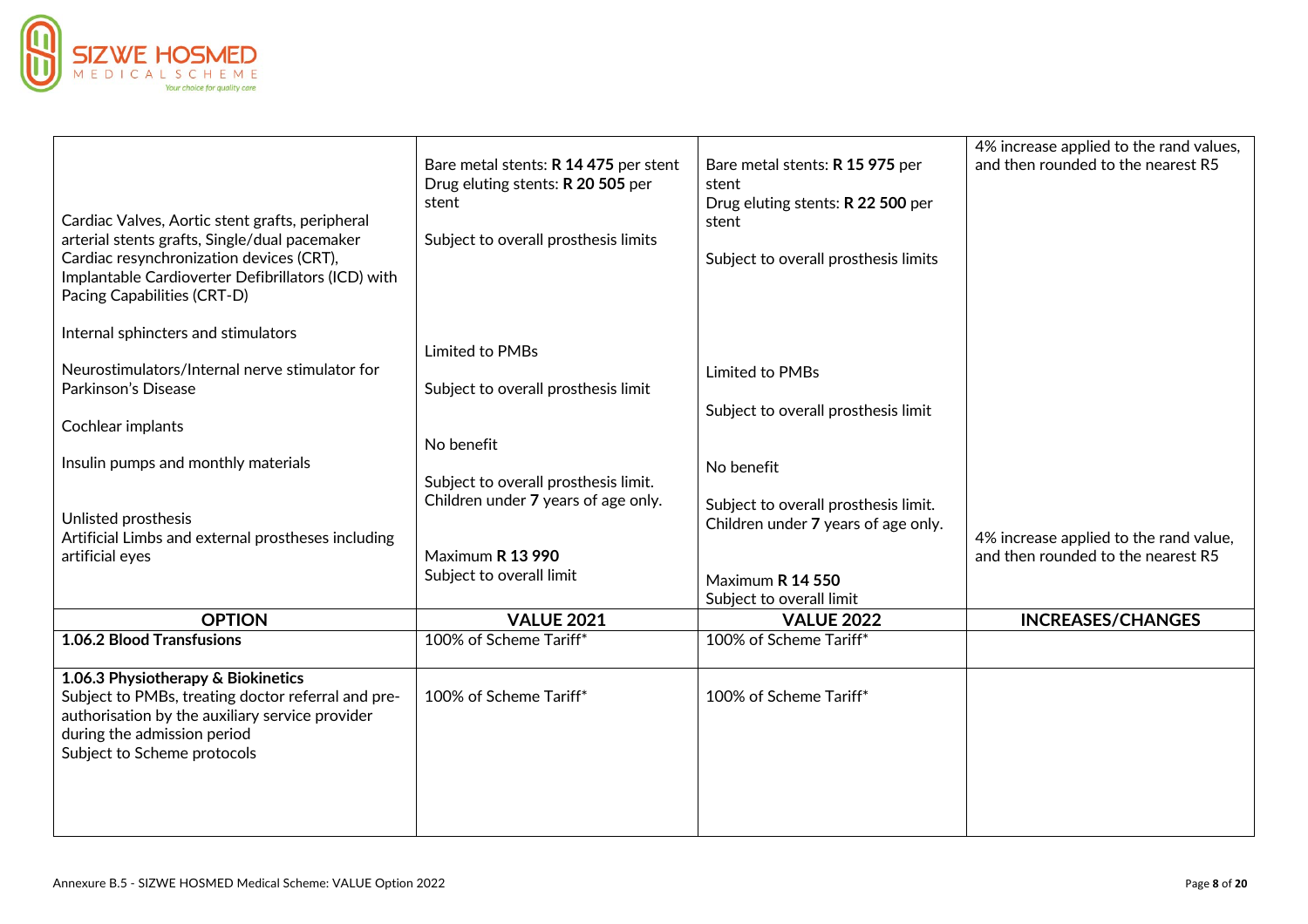

| <b>OPTION</b>                                                                                                                                                                                                  | <b>VALUE 2021</b>                                                                                                             | <b>VALUE 2022</b>                                                                                                                          | <b>INCREASES/CHANGES</b> |
|----------------------------------------------------------------------------------------------------------------------------------------------------------------------------------------------------------------|-------------------------------------------------------------------------------------------------------------------------------|--------------------------------------------------------------------------------------------------------------------------------------------|--------------------------|
| 1.06.4 Dietician & Occupational Therapy<br>Subject to PMBs, treating doctor referral and pre-<br>authorisation by the auxiliary service provider<br>during the admission period<br>Subject to Scheme protocols | 100% of Scheme Tariff*                                                                                                        | 100% of Scheme Tariff*                                                                                                                     |                          |
| 1.07 Deductible* Applied for In-Hospital<br><b>Procedures</b>                                                                                                                                                  | Joint Replacement<br>Umbilical Hernia Repair<br>Hysterectomy<br><b>Functional Nasal Surgery</b><br>Elective caesarean section | Joint Replacement<br>Umbilical Hernia Repair<br>Hysterectomy<br><b>Functional Nasal Surgery</b><br>Elective caesarean section<br>$\bullet$ |                          |

# **OUT OF HOSPITAL**

### **2. GENERAL PRACTITIONERS AND SPECIALIST**

| <b>OPTION</b>                                      | <b>VALUE 2021</b>                           | <b>VALUE 2022</b>                           | <b>INCREASES/CHANGES</b> |
|----------------------------------------------------|---------------------------------------------|---------------------------------------------|--------------------------|
| 2.1 Consultations (Out-of-Hospital –               | 100% of Scheme Tariff*                      | 100% of Scheme Tariff*                      |                          |
| <b>Including General Practitioners, Specialist</b> |                                             |                                             |                          |
| and Outpatient Facilities)                         | <b>General Practitioner Consultations:</b>  | <b>General Practitioner Consultations:</b>  |                          |
|                                                    | <b>10 GP Visits per Beneficiary</b>         | <b>20 GP Visits per family per annum.</b>   |                          |
|                                                    | Limited to 20 GP Visits per Family per      | Limited to 10 GP visits per beneficiary     |                          |
|                                                    | Annum.                                      |                                             |                          |
|                                                    |                                             | A 30% co-payment will apply after the $7th$ |                          |
|                                                    | A 30% co-payment will apply after the $7th$ | GP visit per beneficiary.                   |                          |
|                                                    | GP visit per Beneficiary.                   |                                             |                          |
|                                                    |                                             | <b>Specialist Consultations:</b>            |                          |
|                                                    | <b>Specialist Consultations:</b>            | Member: 3 Visits                            |                          |
|                                                    | Member: 3 Visits                            | Member $+1 = 5$ Visits                      |                          |
|                                                    | Member $+1 = 5$ Visits                      | Member + $2 + 7$ Visits                     |                          |
|                                                    | Member + $2 + 7$ Visits                     |                                             |                          |
|                                                    |                                             |                                             |                          |
|                                                    |                                             |                                             |                          |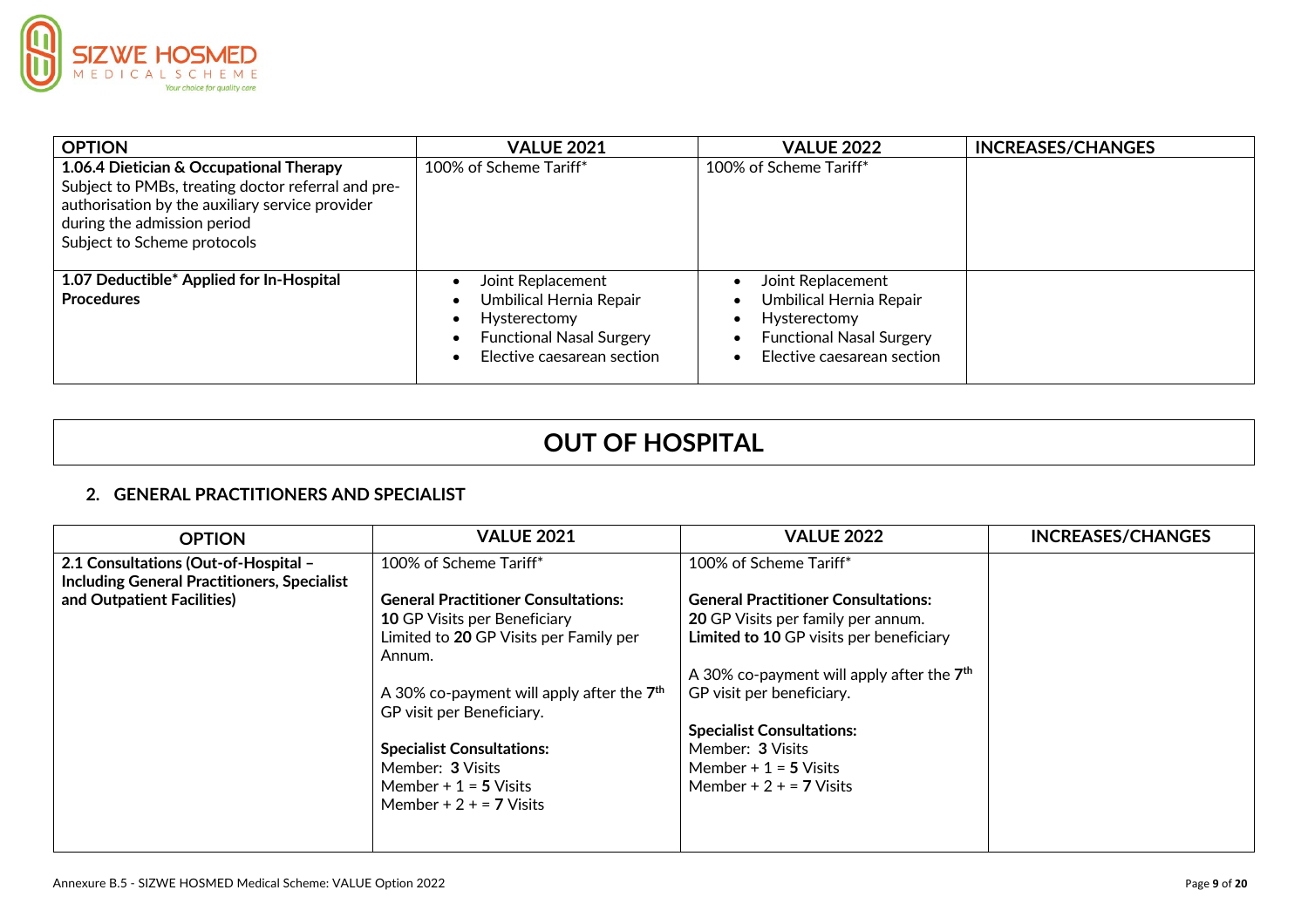

| 2.2 Diagnostic Investigations: Radiology<br>and Pathology benefits<br>Subject to PMBs and clinical protocols.                                                          | 100% of Scheme Tariff*                                                                                                                                                                                                                                                                                                                                                                                            | 100% of Scheme Tariff*                                                                                                                                                                                        |                                                                                                                                                                    |
|------------------------------------------------------------------------------------------------------------------------------------------------------------------------|-------------------------------------------------------------------------------------------------------------------------------------------------------------------------------------------------------------------------------------------------------------------------------------------------------------------------------------------------------------------------------------------------------------------|---------------------------------------------------------------------------------------------------------------------------------------------------------------------------------------------------------------|--------------------------------------------------------------------------------------------------------------------------------------------------------------------|
| <b>Combined Pathology and Basic Radiology</b>                                                                                                                          | <b>Combined Pathology and Basic Radiology:</b><br>Combined benefits limited to R3 580 per<br>beneficiary per annum, subject to the<br>below sub-limits for Pathology and<br>Radiology. Only PMB benefits payable<br>once limit exhausted.                                                                                                                                                                         | R3 725 per beneficiary per annum, subject<br>to sub-limits<br><b>Sublimits</b>                                                                                                                                | 4% increase applied to the rand<br>values, and then rounded to the<br>nearest R5                                                                                   |
| <b>Advanced/Specialised Radiology:</b><br>(combined In and Out of hospital benefit as<br>per 1.04 above).<br>Subject to specialist referral and pre-<br>authorisation. | Pathology:<br>Limited to $R$ 2 780 per beneficiary per<br>annum<br><b>Basic Radiology:</b><br>Limited to $R$ 2 170 per beneficiary per<br>annum<br><b>Specialised Radiology:</b><br>MRI/PET/CT scans:<br>Limited to 2 scans per beneficiary per<br>annum<br>Subject to referral and pre-authorisation.<br>In & Out of Hospital as per 1.04 above.<br>10% co-payment is applicable for non-<br>PMBs - MRI/CT scans | Pathology: R 2 890 per beneficiary per<br>annum<br>Basic Radiology: R 2 255 per beneficiary<br>per annum<br>2 scans per beneficiary per annum<br>10% co-payment is applicable for non-<br>PMBs - MRI/CT scans | 4% increase applied to the rand<br>value, and then rounded to the<br>nearest R5<br>4% increase applied to the rand<br>value, and then rounded to the<br>nearest R5 |

## **3. MEDICINE ITEMS AND MATERIALS**

| <b>OPTION</b>                       | <b>VALUE 2021</b>                        | <b>VALUE 2022</b>                  | <b>INCREASES / CHANGES</b>      |
|-------------------------------------|------------------------------------------|------------------------------------|---------------------------------|
| 3.1 Acute Medicines                 | 100% of Reference Price*                 | 100% of Reference Price*           |                                 |
| Subject to PMB, clinical protocols, |                                          |                                    |                                 |
| Medicine formulary*and Network      | Limited to $R$ 5 442 per beneficiary and | R 9 930 per family per annum       | 4% increase applied to the rand |
| Pharmacy utilisation                | <b>R 9 550</b> per family per.           | Limited to R 5 660 per beneficiary | values, and then rounded to the |
|                                     |                                          | per annum                          | nearest R5                      |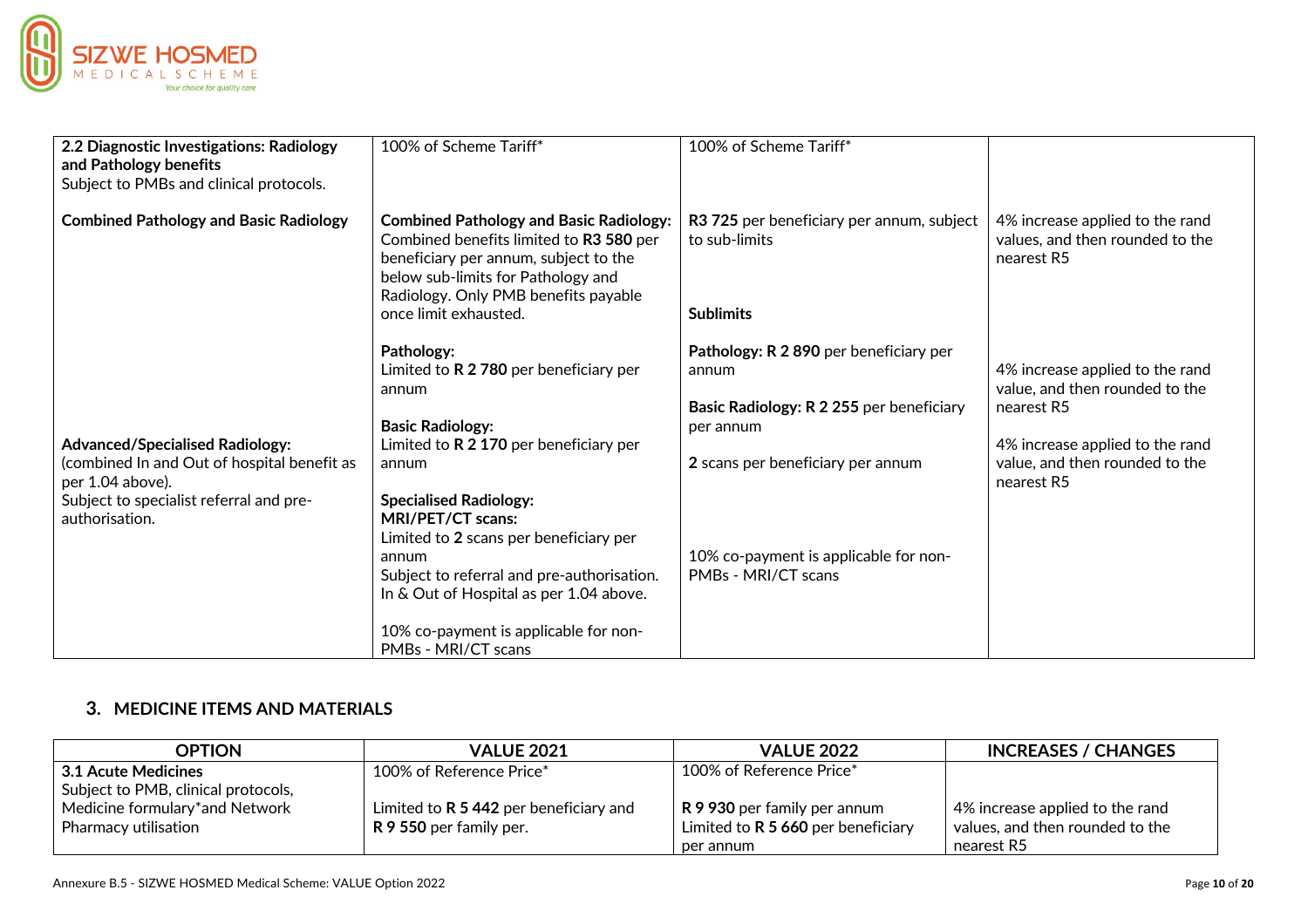

| 3.1.1 Mirena device                                                              | 20% co-pay will apply for benefit<br>utilisation above R6 075 per family<br>Subject to Medicine formulary* and<br>Protocols, Including Materials<br>Homeopathic Medication excluded | 20% co-pay will apply for benefit<br>utilisation above R6 075 per<br>family<br>Subject to a sub-limit of R2 000 per<br>beneficiary every 5 years for<br>abnormal uterine bleeding. | R2 000 Sub limit introduced for<br>Mirena device subject to overall limit<br>3.1 |
|----------------------------------------------------------------------------------|-------------------------------------------------------------------------------------------------------------------------------------------------------------------------------------|------------------------------------------------------------------------------------------------------------------------------------------------------------------------------------|----------------------------------------------------------------------------------|
| 3.2 PMB Chronic Disease List Medicines<br>Subject to registration on the Chronic | 100% of Reference Price*<br>Unlimited                                                                                                                                               | 100% of Reference Price*<br>Unlimited benefit                                                                                                                                      |                                                                                  |
| Medicine programme, and pre-                                                     |                                                                                                                                                                                     |                                                                                                                                                                                    |                                                                                  |
| authorisation with the Schemes Pharmacy<br>Benefit Manager.                      | Subject to pre-authorisation, treatment<br>protocols and medicine formulary*.                                                                                                       | Non-formulary* products will incur a<br>30% co-payment* when obtained<br>voluntarily* by beneficiaries.                                                                            |                                                                                  |
| Subject to, clinical protocol, medicine                                          |                                                                                                                                                                                     |                                                                                                                                                                                    |                                                                                  |
| formulary*, and the use of Pharmacy                                              | Non-formulary* products will incur a 30%                                                                                                                                            | Benefit Initially payable from limit 3.3                                                                                                                                           |                                                                                  |
| Preferred Provider Pharmacy Networks.                                            | co-payment* where these are obtained                                                                                                                                                | below.                                                                                                                                                                             |                                                                                  |
| Subject to renewal of prescription every                                         | voluntarily* by beneficiaries.                                                                                                                                                      |                                                                                                                                                                                    |                                                                                  |
| six months.                                                                      | Benefit Initially payable from limit 3.3<br>below.                                                                                                                                  |                                                                                                                                                                                    |                                                                                  |
| 3.3 Other Chronic (Non CDL) Medicine                                             | 100% of Reference Price*                                                                                                                                                            | 100% of Reference Price*                                                                                                                                                           |                                                                                  |
| Subject to registration on the Chronic                                           |                                                                                                                                                                                     |                                                                                                                                                                                    |                                                                                  |
| Medicine programme, and pre-                                                     | R 6 920 per beneficiary Limited to                                                                                                                                                  | R 14 520 per family per annum                                                                                                                                                      | 4% increase applied to the rand                                                  |
| authorisation with the Schemes Pharmacy<br>Benefit Manager.                      | R 13 960 per family per annum                                                                                                                                                       | Limited to R 7 200 per beneficiary<br>per annum                                                                                                                                    | values, and then rounded to the<br>nearest R5                                    |
|                                                                                  | Subject to pre-authorisation, treatment                                                                                                                                             |                                                                                                                                                                                    |                                                                                  |
| Subject to, clinical protocol, medicine                                          | protocols and medicine formulary*                                                                                                                                                   | Non-formulary* products will incur a                                                                                                                                               |                                                                                  |
| formulary*, and the use of Pharmacy<br><b>Preferred Provider Networks.</b>       |                                                                                                                                                                                     | 30% co-payment* where these are                                                                                                                                                    |                                                                                  |
|                                                                                  | Non-formulary* products will incur a 30%<br>co-payment* where these are obtained                                                                                                    | obtained voluntarily by beneficiaries.                                                                                                                                             |                                                                                  |
| Subject to renewal of prescription every                                         | voluntarily by beneficiaries.                                                                                                                                                       |                                                                                                                                                                                    |                                                                                  |
| six months.                                                                      |                                                                                                                                                                                     |                                                                                                                                                                                    |                                                                                  |
| 3.4 Pharmacy Advised Treatment (PAT)                                             | 100% of Reference Price*                                                                                                                                                            | 100% of Reference Price*                                                                                                                                                           |                                                                                  |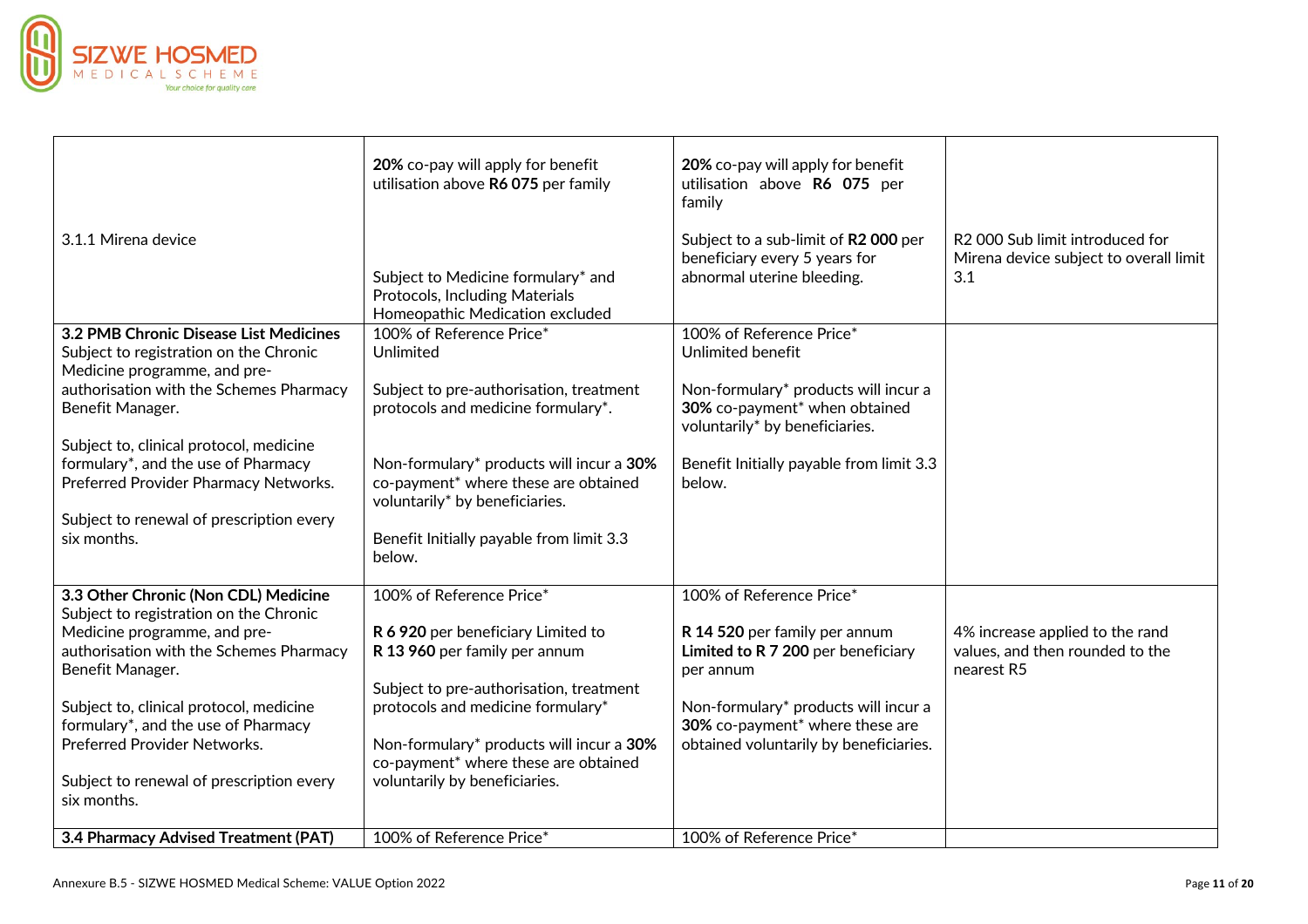

| Over the Counter Medication<br>Consultation with Pharmacist, restricted to<br>Schedule 0, 1 and 2 medicines.<br>PAT subject to acute benefit limit | Limited to $R$ 2 030 per family per annum<br>Maximum R 160 per script<br>Included in Limit 3.1 above                                                                              | Limited to $R$ 2 110 per family per<br>annum<br>Maximum R 165 per script<br>Included in Limit 3.1 above                                | 4% increase applied to the rand<br>values, and then rounded to the<br>nearest R5 |
|----------------------------------------------------------------------------------------------------------------------------------------------------|-----------------------------------------------------------------------------------------------------------------------------------------------------------------------------------|----------------------------------------------------------------------------------------------------------------------------------------|----------------------------------------------------------------------------------|
| 3.5 Contraceptive benefit<br>Subject to the contraceptive formulary*                                                                               | 100% of Reference Price*<br>Limited to $R$ 1 400 per family per annum.<br>Subject to oral, injectable and patch<br>contraceptives only<br>Subject to the contraceptive formulary* | 100% of Reference Price*<br>Limited to $R$ 1 455 per family per<br>annum. Subject to oral, injectable and<br>patch contraceptives only | 4% increase applied to the rand<br>value, and then rounded to the<br>nearest R5  |

## **4. OPTICAL BENEFIT**

Voluntary use of Optometrists outside of the Network will result in non-payment of benefits. Members can contact the Scheme's Optometry Service Provider to check availability and locality of Network Optometrists

| <b>OPTION</b>                             | <b>VALUE 2021</b>                    | <b>VALUE 2022</b>                    | <b>INCREASES / CHANGES</b>              |
|-------------------------------------------|--------------------------------------|--------------------------------------|-----------------------------------------|
| 4.1 Spectacle Lenses: In Network ONLY     | 100% of DSP Tariff*                  | 100% of DSP Tariff*                  |                                         |
| Benefit applicable to members who utilize |                                      |                                      |                                         |
| the Scheme's DSP Optometrists only        | R 210 per lens - clear single vision | R 210 per lens - clear single vision | Reworded                                |
|                                           | or                                   | or                                   |                                         |
| Limited to one pair of spectacles per     | R 445 per lens - clear bifocal       | R 445 per lens - clear bifocal       |                                         |
| beneficiary every 24 months               | or                                   | or                                   |                                         |
|                                           | R 445 per lens - base multifocal     | R 445 per lens - base multifocal     |                                         |
|                                           | Fixed tints up to 35%                |                                      | Fixed tints removed falls under benefit |
|                                           |                                      |                                      | 4.3                                     |
|                                           | No benefit for contact lenses if     | No benefit for contact lenses if     |                                         |
|                                           | spectacles purchased                 | spectacles purchased                 |                                         |
|                                           |                                      |                                      |                                         |
| 4.2 Contact Lenses: In Network ONLY       | 100% of DSP Tariff*                  | 100% of DSP Tariff*                  |                                         |
| Benefit applicable to members who utilize |                                      |                                      |                                         |
| the Scheme's DSP network optometrist only | R 1810 per beneficiary every 24      | R 1810 per beneficiary every 24      | Reworded                                |
|                                           | months                               | months                               |                                         |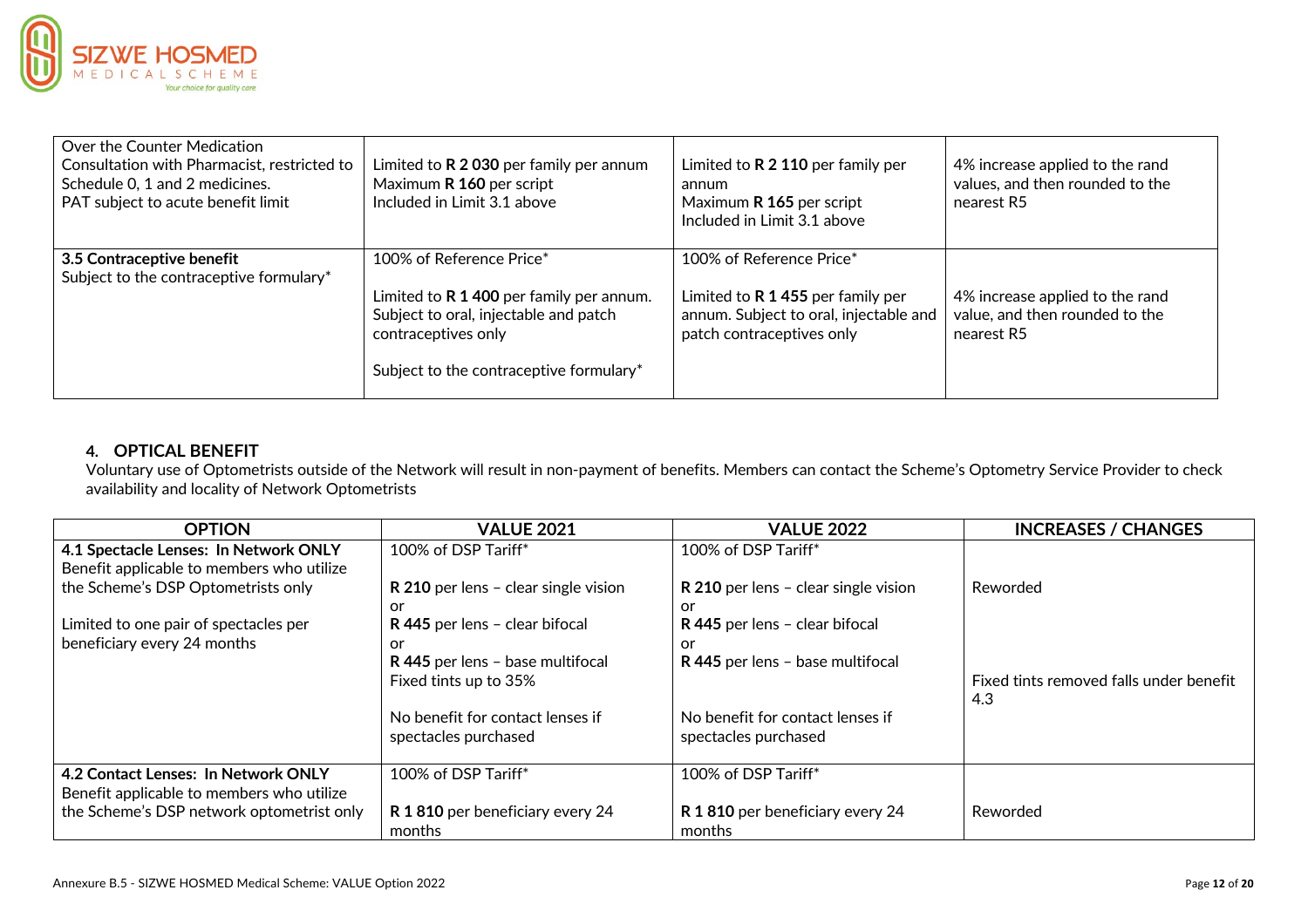

| One claim per beneficiary every 24 months                                              |                                                                   | No benefit for spectacles if contact                              |          |
|----------------------------------------------------------------------------------------|-------------------------------------------------------------------|-------------------------------------------------------------------|----------|
| Subject to optical protocol                                                            | No benefit for spectacles if contact<br>lenses purchased.         | lenses purchased.                                                 |          |
| 4.3 Frames/Lens Enhancements: In Network<br><b>ONLY</b>                                | 100% of DSP Tariff*                                               | 100% of DSP Tariff*                                               |          |
| A frame cannot be claimed alone or with<br>contact lenses.                             | R 795 per beneficiary                                             | R 795 per beneficiary                                             | Reworded |
| Benefit applicable to members who utilize<br>the Scheme's DSP network optometrist only |                                                                   |                                                                   |          |
|                                                                                        |                                                                   |                                                                   |          |
| One claim per beneficiary every 24 months                                              |                                                                   |                                                                   |          |
| 4.4 Eye Tests: In Network<br>Benefit applicable to members who utilize                 | 100% of DSP Tariff*                                               | 100% of DSP Tariff*                                               |          |
| the Scheme's DSP network optometrist only                                              | One comprehensive consultation per<br>beneficiary every 24 months | One comprehensive consultation per<br>beneficiary every 24 months | Reworded |
| One claim per beneficiary every 24 months                                              |                                                                   |                                                                   |          |

## **5. DENTISTRY BENEFIT**

| <b>OPTION</b>                                                               | <b>VALUE 2021</b>                                                                                                                                         | <b>VALUE 2022</b>                                                                                                                                             | <b>INCREASES / CHANGES</b> |
|-----------------------------------------------------------------------------|-----------------------------------------------------------------------------------------------------------------------------------------------------------|---------------------------------------------------------------------------------------------------------------------------------------------------------------|----------------------------|
| 5.1 Conservative Dentistry (Dentist and<br>Dental therapist)                | 100% of Scheme Tariff*                                                                                                                                    | 100% of Scheme Tariff*                                                                                                                                        |                            |
|                                                                             |                                                                                                                                                           |                                                                                                                                                               |                            |
| Conscious sedation: (limited to<br>beneficiaries below the age of 12 years) | Conscious sedation: Extensive dental<br>treatment (more than 4 fillings or<br>extractions) subject to dental treatment<br>protocols and pre-authorisation | Conscious sedation: Extensive dental<br>treatment (more than 4 fillings or<br>extractions) subject to dental<br>treatment protocols and pre-<br>authorisation |                            |
| Consultations, Fillings, Extractions.                                       | Yes                                                                                                                                                       |                                                                                                                                                               |                            |
|                                                                             |                                                                                                                                                           | Yes                                                                                                                                                           |                            |
| Root Canal treatment included in                                            | Two (2) Root canal treatment RCT per                                                                                                                      |                                                                                                                                                               |                            |
| conservative dentistry                                                      | family per annum                                                                                                                                          | Two (2) Root canal treatment RCT per<br>family per annum                                                                                                      |                            |
| Preventative scale and polish                                               | Yes                                                                                                                                                       |                                                                                                                                                               |                            |
|                                                                             |                                                                                                                                                           | Yes                                                                                                                                                           |                            |
| <b>Infection Control</b>                                                    | Yes                                                                                                                                                       |                                                                                                                                                               |                            |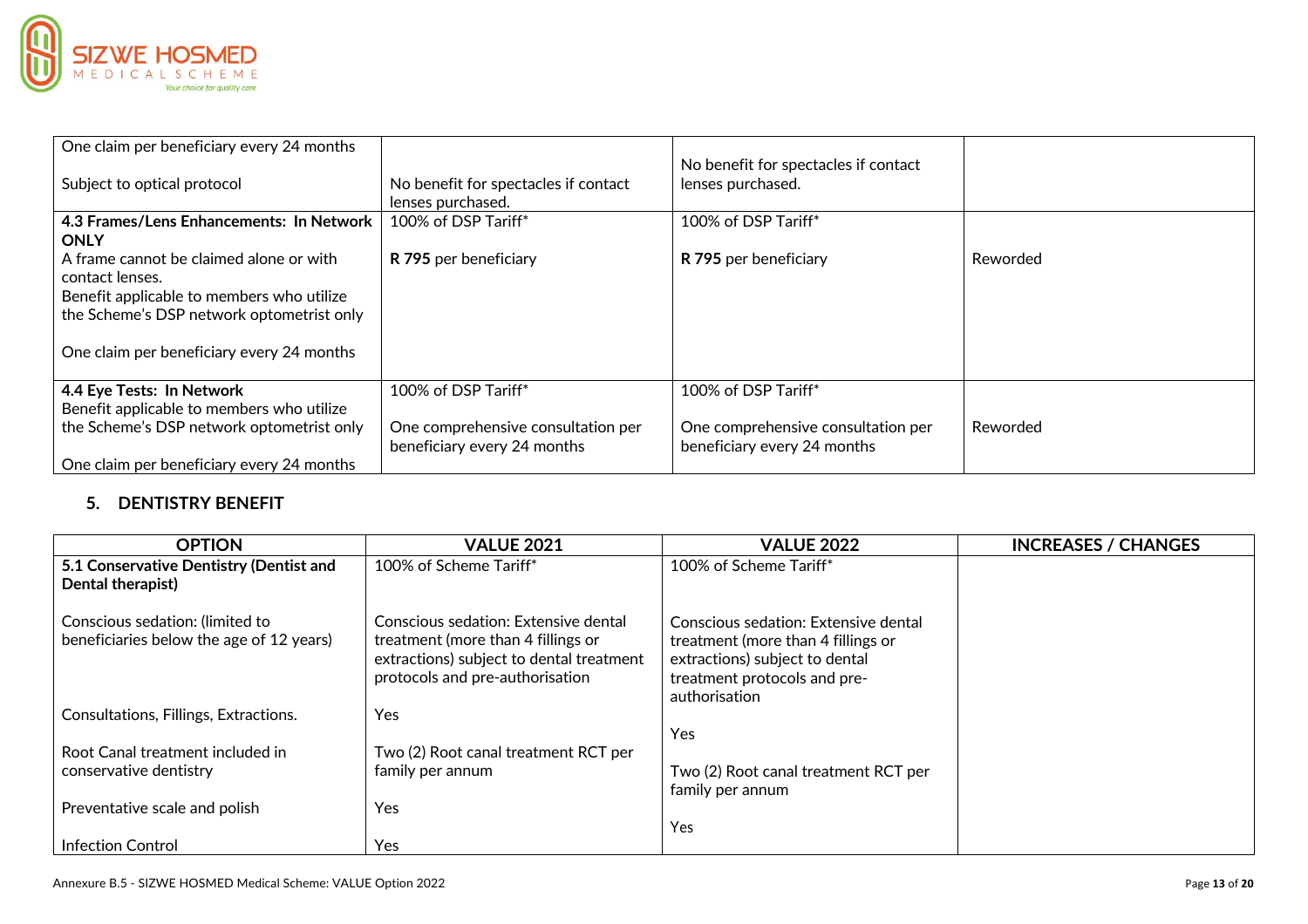

| Fluoride treatment (limited to beneficiaries<br>below the age of 12 years)                                              | Yes                                                                                                                                                                                    | Yes<br>Yes                                                                                                                                    | 300% increase for Tariff 8109 to assist<br>in additional PPE. This is an increase of<br>R59.40 per visit.                                                                             |
|-------------------------------------------------------------------------------------------------------------------------|----------------------------------------------------------------------------------------------------------------------------------------------------------------------------------------|-----------------------------------------------------------------------------------------------------------------------------------------------|---------------------------------------------------------------------------------------------------------------------------------------------------------------------------------------|
| Dental X-rays                                                                                                           | X-rays intra-oral covered<br>Panoramic Radiographs limited to 1 per<br>beneficiary every 24 months<br>Subject to treatment protocols and pre-<br>authorisation for extensive treatment | X-rays intra-oral covered                                                                                                                     |                                                                                                                                                                                       |
| 5.2 Advanced Dentistry                                                                                                  | 100% of Scheme Tariff*                                                                                                                                                                 | 100% of Scheme Tariff*                                                                                                                        |                                                                                                                                                                                       |
| (e.g. Crowns & Bridgework, Dentures,<br>Orthodontics, removal of impacted wisdom<br>teeth and Non-Surgical Periodontics | R 4 460 per beneficiary limited to<br>R 6 370 per family per annum.                                                                                                                    | R 6 625 per family per annum.<br>Limited to R 4 640 per beneficiary                                                                           | 4% increase applied to the rand values,<br>and then rounded to the nearest R5                                                                                                         |
| <b>Dental Implants</b>                                                                                                  | R 15 000 per family once every five<br>years per beneficiary                                                                                                                           | R 15 600 per family once every five<br>years per beneficiary including bone<br>augmentation in the chair per authorised<br>implant.           | 4% increase applied to the rand values,<br>and then rounded to the nearest R5.<br>Introduction of Bone Augmentation<br>benefit as a sub limit of overall added to<br>implant benefits |
| <b>Partial Metal Frame Dentures</b>                                                                                     | Limited to one (1) set per beneficiary<br>every 5 years.<br>Subject to advanced dentistry limit.<br>Limited to 1 per beneficiary every 4                                               | One (1) set per beneficiary every 5<br>vears.<br>Subject to advanced dentistry limit.                                                         |                                                                                                                                                                                       |
| <b>Acrylic (Plastic) Dentures</b>                                                                                       | years. Subject to availability of benefits                                                                                                                                             | One (1) per beneficiary every 4 years.<br>Subject to advanced dentistry limit                                                                 |                                                                                                                                                                                       |
| 5.3 Maxillo-Facial & Oral, including Dental<br><b>Surgery</b>                                                           | 100% of Scheme Tariff*<br>(included in limit 5.2)                                                                                                                                      | 100% of Scheme Tariff*<br>(included in limit 5.2)                                                                                             |                                                                                                                                                                                       |
| (Consultations, Surgical procedures and<br>Operations)<br>Subject to PMB's, pre-authorisation and<br>protocols.         | Benefit is payable from hospitalisation in<br>cases of accidents, injury, congenital<br>abnormalities and oncology related<br>procedures only                                          | Benefit is payable from hospitalisation in<br>cases of accidents, injury, congenital<br>abnormalities and oncology related<br>procedures only |                                                                                                                                                                                       |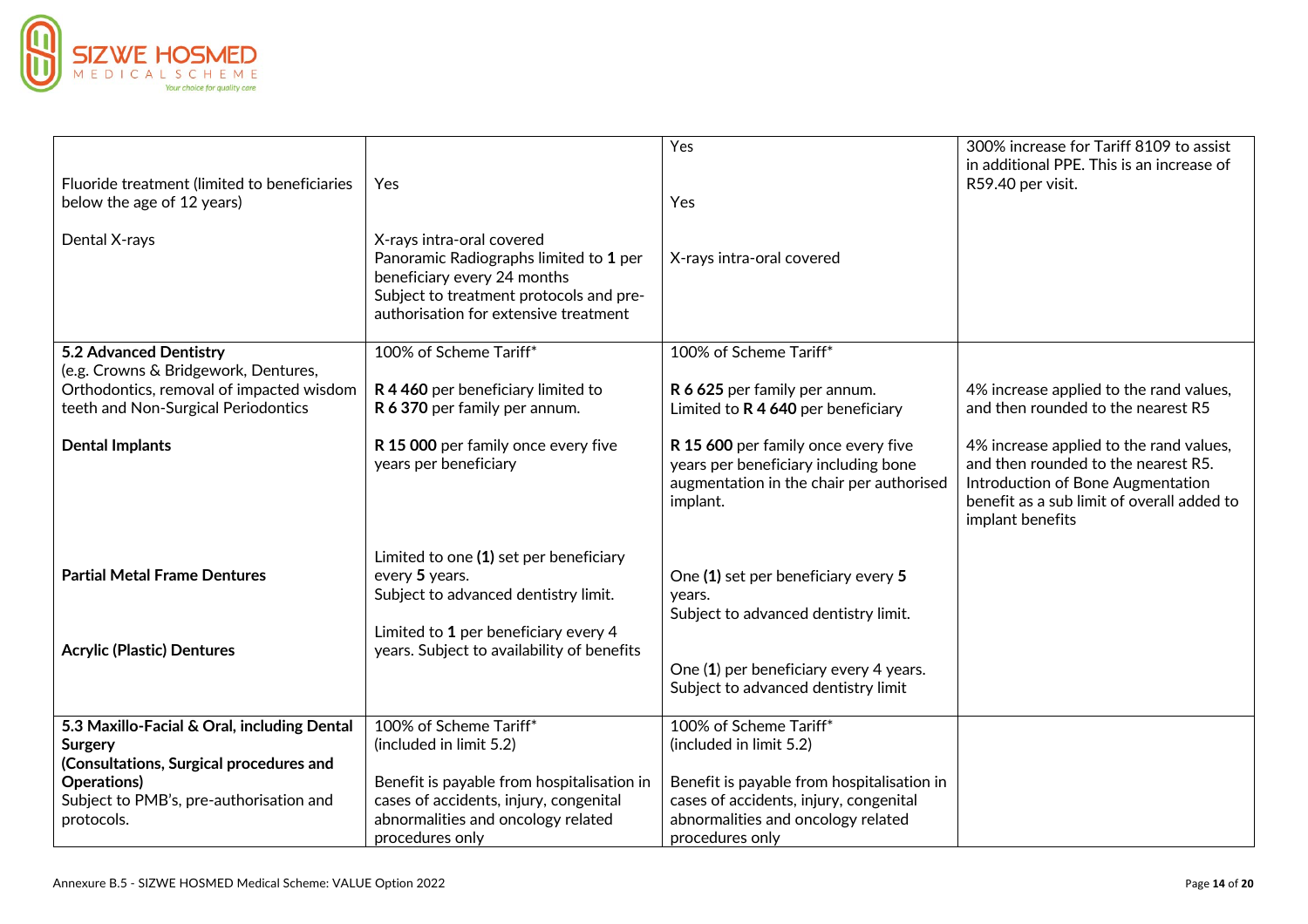

## **6. AUXILIARY BENEFIT**

| <b>OPTION</b>                                                                                                                                | <b>VALUE 2021</b>                                                 | <b>VALUE 2022</b>                                                                | <b>INCREASES / CHANGES</b>                                                    |
|----------------------------------------------------------------------------------------------------------------------------------------------|-------------------------------------------------------------------|----------------------------------------------------------------------------------|-------------------------------------------------------------------------------|
| <b>6.1 ALTERNATIVE SERVICES</b><br>Naturopathy, Chiropractor and Podiatry                                                                    | 100% of Scheme Tariff*                                            | 100% of Scheme Tariff*                                                           |                                                                               |
| Subject to PMBs and Protocols                                                                                                                | Collectively limited to<br>R 3 760 per family per annum           | Collectively limited to<br>R 3 910 per family per annum                          | 4% increase applied to the rand values,<br>and then rounded to the nearest R5 |
|                                                                                                                                              | Medicine dispensed limited to Acute<br>Medication Limit (3.1).    | Medicine dispensed limited to Acute<br>Medication Limit (3.1).                   |                                                                               |
| Homeopathic Medicine                                                                                                                         | Homeopathic Medication Excluded                                   | No Benefit                                                                       |                                                                               |
| <b>6.2 REMEDIAL AND OTHER</b><br><b>THERAPIES</b>                                                                                            | 100% of Scheme Tariff*                                            | 100% of Scheme Tariff*                                                           |                                                                               |
| Audiology, Speech therapy, Dieticians,<br>Hearing Aid Acousticians, Occupational<br>Therapy, Orthotics, Social Workers and<br>Speech Therapy | Collectively limited to R 3 625 per family<br>per annum           | Collectively limited to <b>R 3 770</b> per family<br>per annum                   | 4% increase applied to the rand value,<br>and then rounded to the nearest R5  |
| <b>6.3 PHYSIOTHERAPY OUT OF</b><br><b>HOSPITAL Biokinetics &amp; Physiotherapy</b>                                                           | 100% of Scheme Tariff*                                            | 100% of Scheme Tariff*                                                           |                                                                               |
|                                                                                                                                              | R 1710 per beneficiary limited to<br>R 2820 per family per annum. | R 2 930 per family per annum.<br>Limited to R 1 780 per beneficiary per<br>annum | 4% increase applied to the rand values,<br>and then rounded to the nearest R5 |

## **7. MEDICAL APPLIANCES**

| <b>OPTION</b>                      | <b>VALUE 2021</b>                  | <b>VALUE 2022</b>                  | <b>INCREASES / CHANGES</b>             |
|------------------------------------|------------------------------------|------------------------------------|----------------------------------------|
| $\mid$ 7. Appliances               | 100% of Negotiated Tariff*         | 100% of Negotiated Tariff*         |                                        |
| E.g. Hearing Aids, Wheelchairs and |                                    |                                    |                                        |
| callipers etc.                     | Limited to R 14 010 per family per | Limited to R 14 570 per family per | 4% increase applied to the rand value, |
|                                    | annum                              | annum                              | and then rounded to the nearest R5     |
| Subject to pre-authorisation       |                                    |                                    |                                        |
|                                    |                                    |                                    |                                        |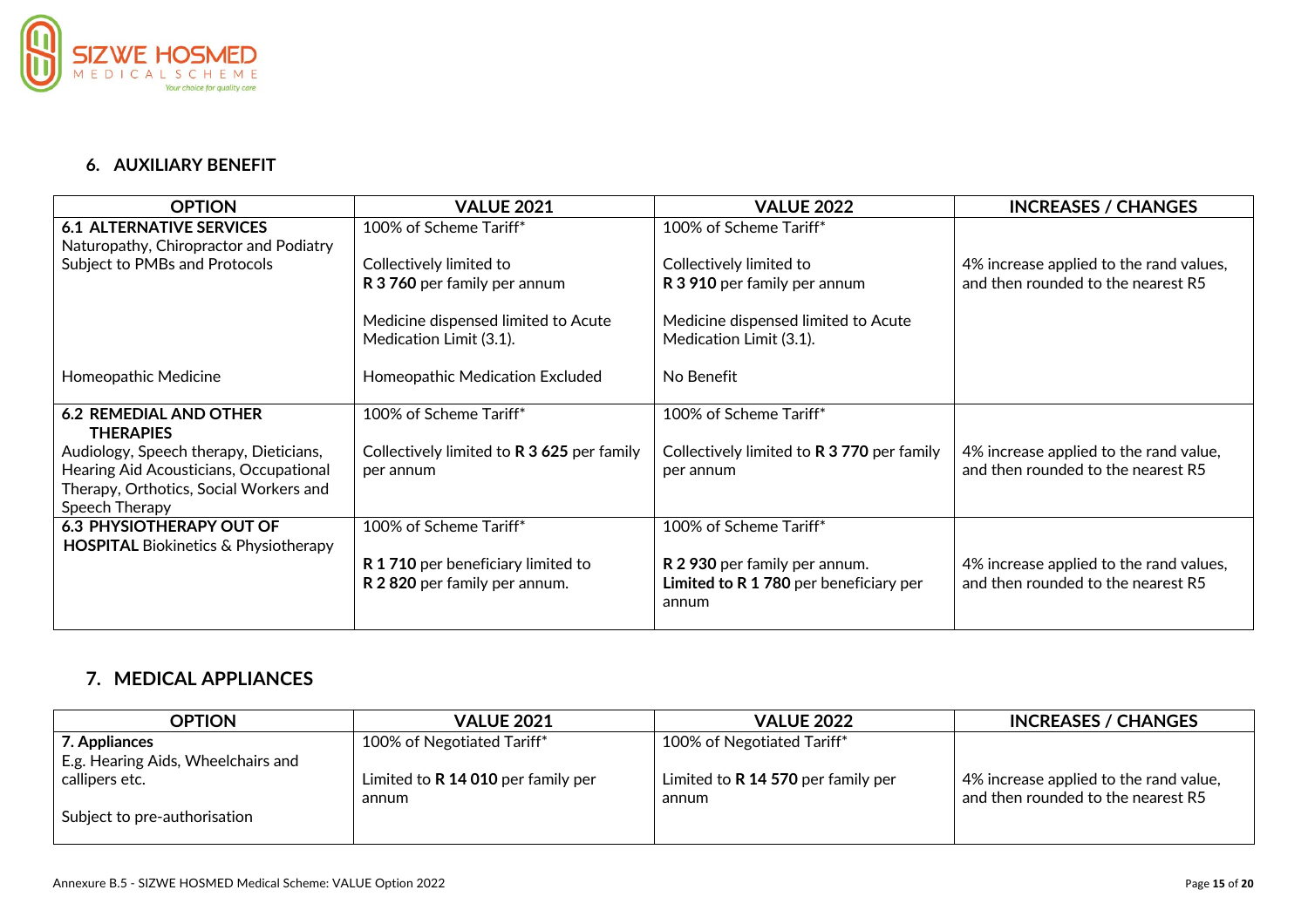

|  | Stoma Care - Subject to a sub limit                                                                                                  | Stoma Care - Subject to a sub limit                                                                                                                                         | 4% increase applied to the rand value,                                       |
|--|--------------------------------------------------------------------------------------------------------------------------------------|-----------------------------------------------------------------------------------------------------------------------------------------------------------------------------|------------------------------------------------------------------------------|
|  | of R 7 230 per family per annum<br>Wheelchairs - one claim per<br>Beneficiary every 36 months subject<br>to pre-authorisation.       | of R 7 520 per family per annum<br>Wheelchairs - one claim per<br>Beneficiary every 36 months subject<br>to pre-authorisation.                                              | and then rounded to the nearest R5                                           |
|  | Hearing aids - one claim per<br>beneficiary every 24 months subject<br>to pre-authorisation.<br>Blood Pressure Monitors Subject to a | Hearing aids - one claim per<br>beneficiary every 24 months subject<br>to pre-authorisation.<br>Blood Pressure Monitors Subject to a<br>sub-limit of R570 for beneficiaries | 4% increase applied to the rand value,<br>and then rounded to the nearest R5 |
|  | sub-limit of R550 for beneficiaries<br>registered for Hypertension                                                                   | registered for Hypertension                                                                                                                                                 |                                                                              |

## **8. OTHER BENEFITS**

| <b>OPTION</b>                                                             | <b>VALUE 2021</b>                                                                                                                                                                                                                                                                                                                     | <b>VALUE 2022</b>                                                                                                                                                                                                                                                                                                                                   | <b>INCREASES / CHANGES</b> |
|---------------------------------------------------------------------------|---------------------------------------------------------------------------------------------------------------------------------------------------------------------------------------------------------------------------------------------------------------------------------------------------------------------------------------|-----------------------------------------------------------------------------------------------------------------------------------------------------------------------------------------------------------------------------------------------------------------------------------------------------------------------------------------------------|----------------------------|
| 8.1 Air/Road Ambulance & Emergency<br><b>Services</b>                     | 100% of Scheme Tariff*                                                                                                                                                                                                                                                                                                                | 100% of Negotiated Tariff*                                                                                                                                                                                                                                                                                                                          | Tariff amended             |
|                                                                           | 24-hour access to Call Centre including                                                                                                                                                                                                                                                                                               | 24-hour access to Call Centre including                                                                                                                                                                                                                                                                                                             |                            |
| The Schemes preferred provider must be<br>contacted should you require an | telephonic Nurse advise line                                                                                                                                                                                                                                                                                                          | telephonic Nurse advise line                                                                                                                                                                                                                                                                                                                        |                            |
| Ambulance - failure to adhere to this                                     | Emergency:                                                                                                                                                                                                                                                                                                                            | Emergency:                                                                                                                                                                                                                                                                                                                                          |                            |
| could result in you being held liable for<br>costs incurred.              | Subject to pre-authorisation within 72<br>hours after the emergency. Inter-hospital<br>transfers must be done by preferred<br>provider only.<br>Emergency response by road or air to<br>scene of incident and Transfer from<br>scene, to closest, most appropriate<br>facility<br>Escort return of stranded minors can<br>be arranged | Subject to pre-authorisation within 72<br>hours after the emergency. Inter-<br>hospital transfers must be done by<br>preferred provider only.<br>Emergency response by road or air<br>$\bullet$<br>to scene of incident and Transfer<br>from scene, to closest, most<br>appropriate facility<br>Escort return of stranded minors<br>can be arranged |                            |
|                                                                           | Non-emergency: Subject to pre-                                                                                                                                                                                                                                                                                                        | Non-emergency: Subject to pre-                                                                                                                                                                                                                                                                                                                      |                            |
|                                                                           | authorisation beforehand.                                                                                                                                                                                                                                                                                                             | authorisation beforehand.                                                                                                                                                                                                                                                                                                                           |                            |
|                                                                           | Facilitation of medically justified<br>$\bullet$<br>inter-facility transfers                                                                                                                                                                                                                                                          | Facilitation of medically justified<br>inter-facility transfers                                                                                                                                                                                                                                                                                     |                            |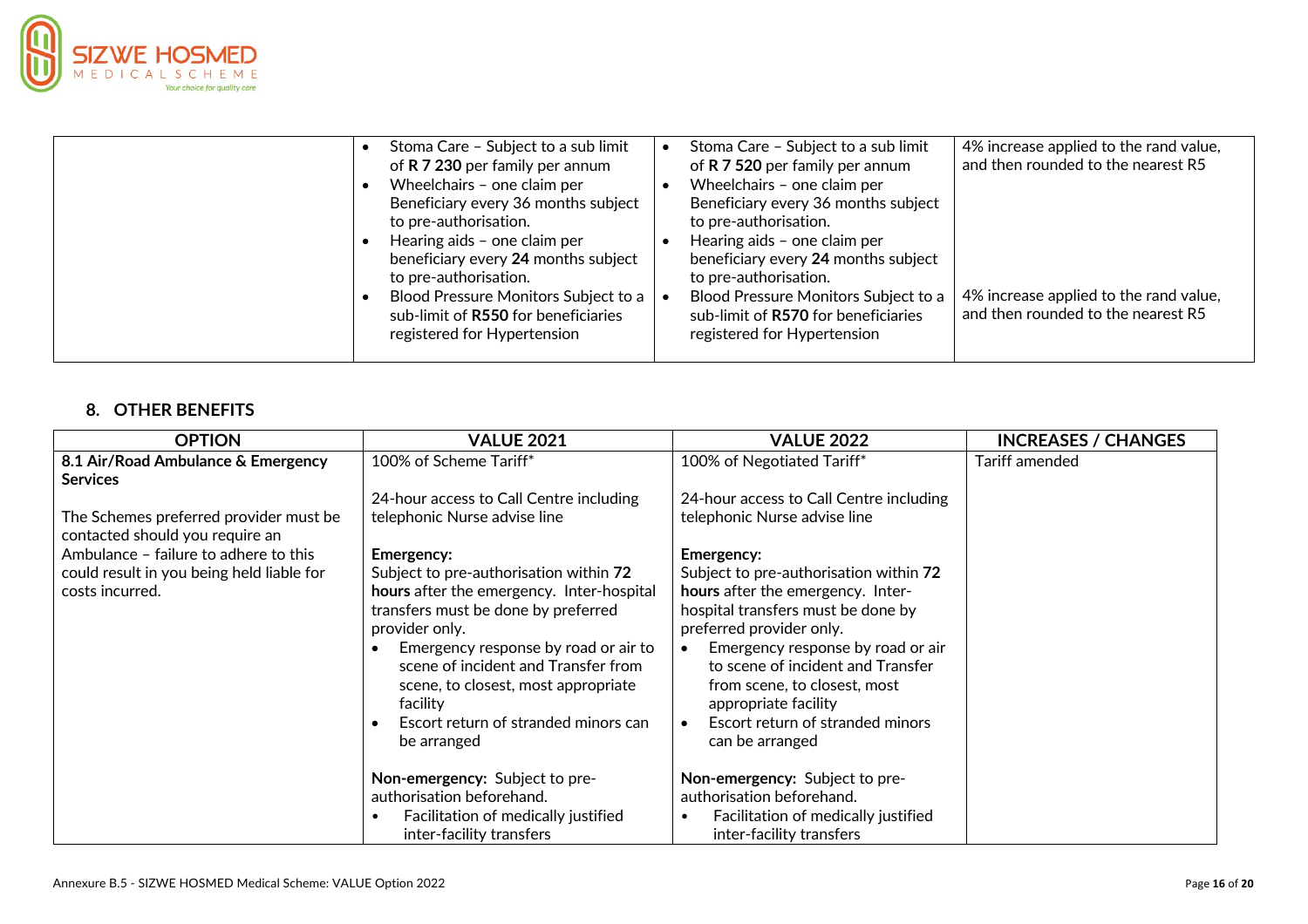

|                                                                                                                                            | Medical repatriation                                                                      | Medical repatriation<br>$\bullet$                                                         |                                                                                  |
|--------------------------------------------------------------------------------------------------------------------------------------------|-------------------------------------------------------------------------------------------|-------------------------------------------------------------------------------------------|----------------------------------------------------------------------------------|
| 8.2 Psychology & Psychiatry Treatment<br>Subject to PMB's and referral from GP or                                                          | 100% of Scheme Tariff*                                                                    | 100% of Scheme Tariff*                                                                    |                                                                                  |
| Specialist, failure to do so will result in no<br>payment.<br>Subject to confirmed diagnosis, treatment<br>plan and managed care protocols | R 2 950 per beneficiary,<br>Limited to R 7 420 per Family.                                | R 7 715 per Family per annum<br>Limited to R 3 070 per beneficiary per<br>annum           | 4% increase applied to the rand<br>values, and then rounded to the<br>nearest R5 |
| 8.3 Infertility<br>Subject to PMBs, pre-authorisation and<br>protocols.                                                                    | 100% of Scheme Tariff*                                                                    | 100% of Scheme Tariff*                                                                    |                                                                                  |
| 8.4 Hospice and Private Nursing<br>Subject to PMB's, pre-authorisation and                                                                 | 100% of Negotiated Tariff*                                                                | 100% of Negotiated Tariff*                                                                |                                                                                  |
| protocols.                                                                                                                                 | Subject to combined limit of a maximum<br>period of 14 days per annum-except for<br>PMB's | Subject to combined limit of a maximum<br>period of 14 days per annum-except for<br>PMB's |                                                                                  |

## **9. SIZWE HOSMED BAMBINO PROGRAMME**

SIZWE HOSMED cares about its maternity mothers and this programme aims to assist them during their pregnancy by providing advice and benefits. At 24 weeks of maternity the Scheme offers a free maternity bag with baby goodies, to pregnant women registered on the Bambino Programme.

| <b>OPTION</b>                                                             | <b>VALUE 2021</b>                                                             | <b>VALUE 2022</b>                                                             | <b>INCREASES / CHANGES</b>      |
|---------------------------------------------------------------------------|-------------------------------------------------------------------------------|-------------------------------------------------------------------------------|---------------------------------|
| 9.1 SIZWE HOSMED Bambino Program                                          | 100% of Scheme Tariff*                                                        | 100% of Scheme Tariff*                                                        |                                 |
| Subject to Registration on SIZWE                                          | <b>PMB Based on Clinical Protocols</b>                                        | <b>PMB Based on Clinical Protocols</b>                                        |                                 |
| <b>HOSMED Bambino Program.</b>                                            |                                                                               |                                                                               |                                 |
| 9.2 Hospital Confinement:                                                 | NVD - Limited to 2 days<br>Caesarean - Limited to 3 days                      | NVD - Limited to 2 days<br>Caesarean - Limited to 3 days                      |                                 |
| 9.3 Home Delivery:<br>By Registered Midwife pre-authorisation<br>required | 100% of Negotiated Tariff*                                                    | 100% of Negotiated Tariff*                                                    |                                 |
| 9.4 Maternity Ultrasounds(s):                                             | Limited to two (2) 2D ultrasounds per<br>pregnancy for In and Out of Hospital | Limited to two 3 x 2D ultrasounds per<br>pregnancy for In and Out of Hospital | Number of ultrasounds increased |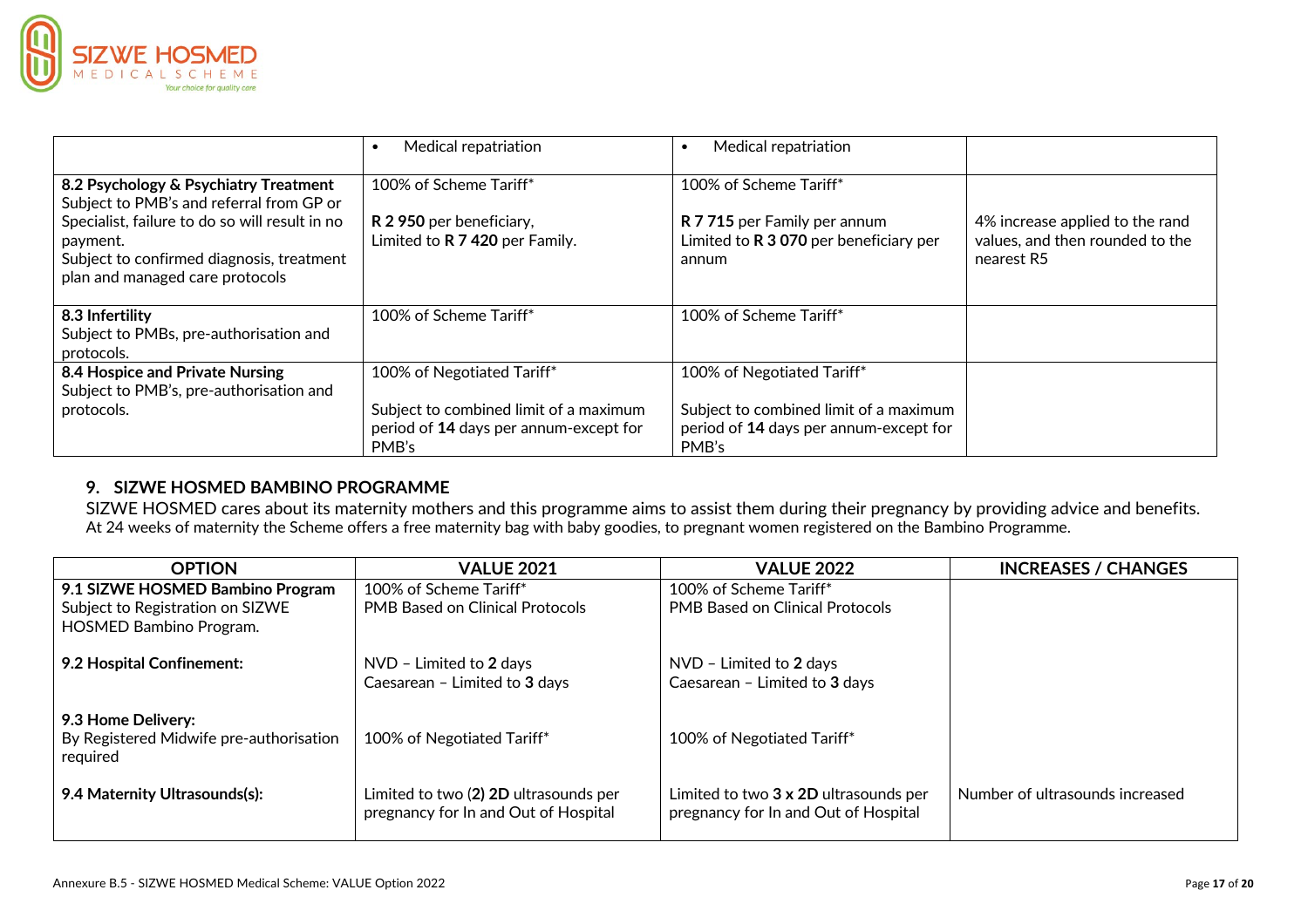

| 9.5 Maternity Visit(s):                                                                                                           | Additional 6 GP consultations and 3<br>specialist consultations per Pregnancy at<br>GP or Specialist (Once these limits have<br>been reached further ante-natal<br>consultations will be paid from the day-<br>to-day benefit) | Additional 6 GP consultations and 3<br>specialist consultations per Pregnancy<br>at GP or Specialist (Once these limits<br>have been reached further ante-natal<br>consultations will be paid from the day-<br>to-day benefit) |  |
|-----------------------------------------------------------------------------------------------------------------------------------|--------------------------------------------------------------------------------------------------------------------------------------------------------------------------------------------------------------------------------|--------------------------------------------------------------------------------------------------------------------------------------------------------------------------------------------------------------------------------|--|
| 9.6 Antenatal Pathology Screening:<br>Haemoglobin, Syphilis, Chlamydia,<br>Bacteriuria, Hepatitis B and Rhesus<br>incompatibility | 100% of Scheme Tariff*                                                                                                                                                                                                         | 100% of Scheme Tariff*                                                                                                                                                                                                         |  |
| 9.7 Antenatal Classes:<br><b>By Registered Nurse</b>                                                                              | No benefit                                                                                                                                                                                                                     | No benefit                                                                                                                                                                                                                     |  |
| 9.8 Immunisation benefit                                                                                                          | Immunisation as per the Immunisation<br>schedule by the Department of Health up<br>to 12 months of age                                                                                                                         | Immunisation as per the Immunisation<br>schedule by the Department of Health<br>up to 12 months of age                                                                                                                         |  |

## **10. SIZWE HOSMED WE CARE**

| <b>OPTION</b>                  | <b>VALUE 2021</b>                                                                                                                                                                                                                                                                                                                                                                                                    | <b>VALUE 2022</b>                                                                                                                                                                                                                                                                                                                                                | <b>INCREASES / CHANGES</b>                            |
|--------------------------------|----------------------------------------------------------------------------------------------------------------------------------------------------------------------------------------------------------------------------------------------------------------------------------------------------------------------------------------------------------------------------------------------------------------------|------------------------------------------------------------------------------------------------------------------------------------------------------------------------------------------------------------------------------------------------------------------------------------------------------------------------------------------------------------------|-------------------------------------------------------|
| <b>10.1 Wellness Programme</b> | 100% of Scheme Tariff*                                                                                                                                                                                                                                                                                                                                                                                               | 100% of Scheme Tariff*                                                                                                                                                                                                                                                                                                                                           |                                                       |
|                                | 1 Free Pap Smear for Females over 18<br>Years per beneficiary per Annum<br>1 Free Mammogram for Females over<br>40 Years per beneficiary per Annum<br>1 Free PSA for Males over 40 Years per<br>beneficiary per Annum<br>1 Free Cholesterol Test over 20 Years<br>per beneficiary per Annum<br>1 Free Flu Vaccine per beneficiary per<br>Annum<br>1 Free Blood Sugar Test over 15 Years<br>per beneficiary per Annum | Free Covid-19 Vaccination per<br>beneficiary<br>Diabetic Eye Care<br>1 Free Pap Smear for Females over 18<br>Years per beneficiary per Annum<br>1 Free Mammogram for Females over<br>40 Years per beneficiary per Annum<br>1 Free PSA for Males over 40 Years per<br>beneficiary per Annum<br>1 Free Cholesterol Test over 20 Years<br>per beneficiary per Annum | Covid-19 vaccination added<br>Diabetic Eye Care added |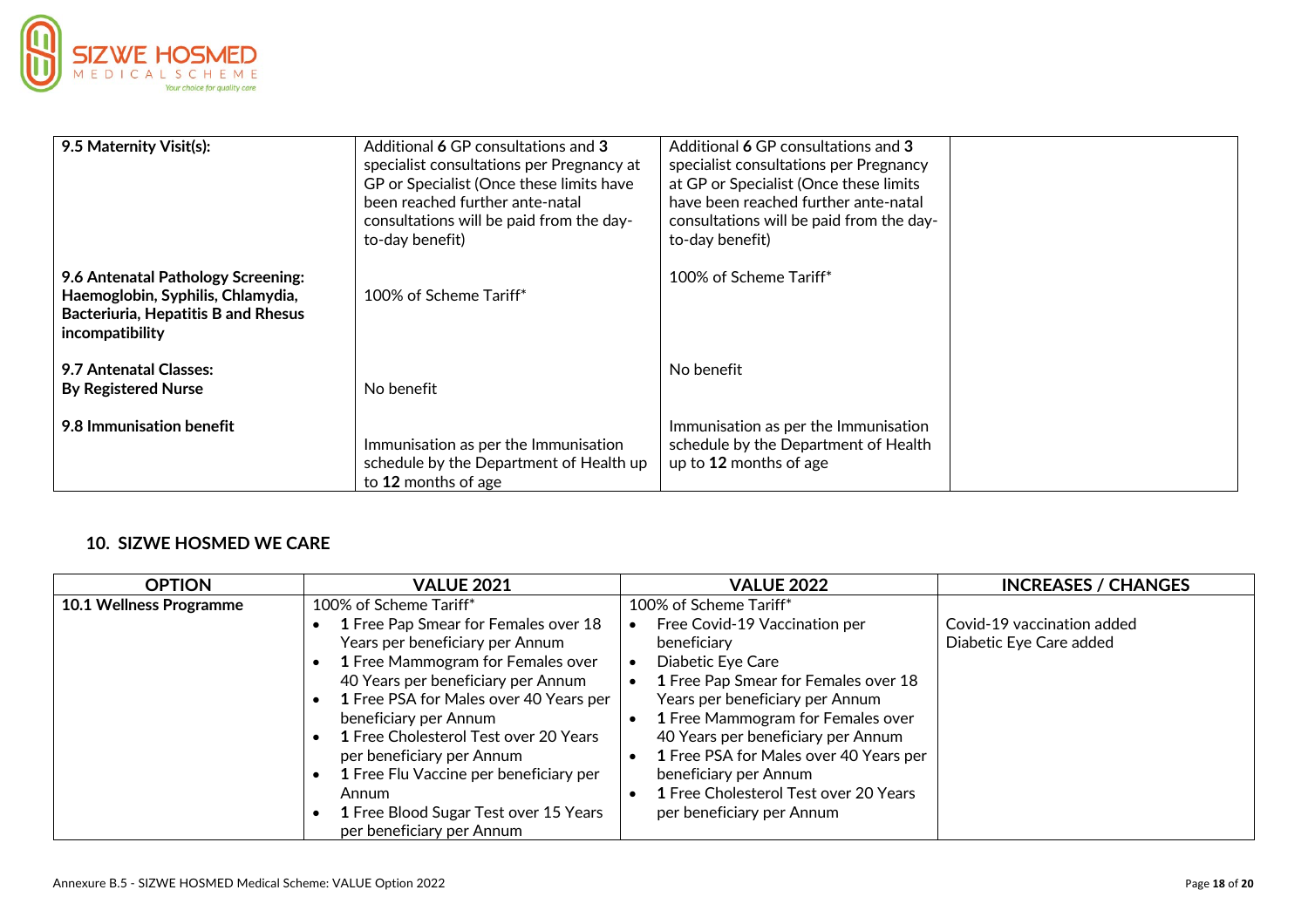

|                                                                                                                                                                | 1 Free Colon Cancer Blood Test over<br>$\bullet$<br>50 years per beneficiary per Annum<br>1 Free Blood Pressure test per<br>$\bullet$<br>beneficiary per Annum<br>1 Free HIV Test per beneficiary per<br>$\bullet$<br>Annum<br>Free HPV vaccination per beneficiary<br>between 9 and 12 years of age<br>1 Free Pneumococcal Vaccine per<br>$\bullet$<br>beneficiary above 65 Years of age per<br>Annum | 1 Free Flu Vaccine per beneficiary per<br>Annum<br>1 Free Blood Sugar Test over 15 Years<br>per beneficiary per Annum<br>1 Free Colon Cancer Blood Test over<br>$\bullet$<br>50 years per beneficiary per Annum<br>1 Free Blood Pressure test per<br>$\bullet$<br>beneficiary per Annum<br>1 Free HIV Test per beneficiary per<br>$\bullet$<br>Annum<br>1 Free HPV vaccination per beneficiary<br>$\bullet$<br>between 9 and 12 years of age<br>1 Free Pneumococcal Vaccine per<br>$\bullet$<br>beneficiary above 65 Years of age per<br>Annum |  |
|----------------------------------------------------------------------------------------------------------------------------------------------------------------|--------------------------------------------------------------------------------------------------------------------------------------------------------------------------------------------------------------------------------------------------------------------------------------------------------------------------------------------------------------------------------------------------------|------------------------------------------------------------------------------------------------------------------------------------------------------------------------------------------------------------------------------------------------------------------------------------------------------------------------------------------------------------------------------------------------------------------------------------------------------------------------------------------------------------------------------------------------|--|
| 10.2 HIV/AIDS Management<br>Programme<br>Unlimited Benefits subject to<br>PMB's and registration on the<br>Scheme's programme                                  | 100% of Scheme Tariff*<br>Treatment is subject to the treatment Care<br>plan and clinical protocols per CDL                                                                                                                                                                                                                                                                                            | 100% of Scheme Tariff*<br>Treatment is subject to the treatment Care<br>plan and clinical protocols per CDL                                                                                                                                                                                                                                                                                                                                                                                                                                    |  |
| 10.3 Chronic Disease<br><b>Management Programme</b><br>Unlimited Benefits subject to<br>registration on the Scheme's<br>Active Disease Management<br>programme | 100% of Scheme Tariff*<br>Treatment is subject to the treatment Care<br>plan and clinical protocols per CDL                                                                                                                                                                                                                                                                                            | 100% of Scheme Tariff*<br>Treatment is subject to the treatment Care<br>plan and clinical protocols per CDL                                                                                                                                                                                                                                                                                                                                                                                                                                    |  |
| 10.4 COVID-19<br>Screening, diagnosis, and<br>treatment. Subject to PMBs                                                                                       | 100% of Scheme Tariff*                                                                                                                                                                                                                                                                                                                                                                                 | 100% of Scheme Tariff*                                                                                                                                                                                                                                                                                                                                                                                                                                                                                                                         |  |